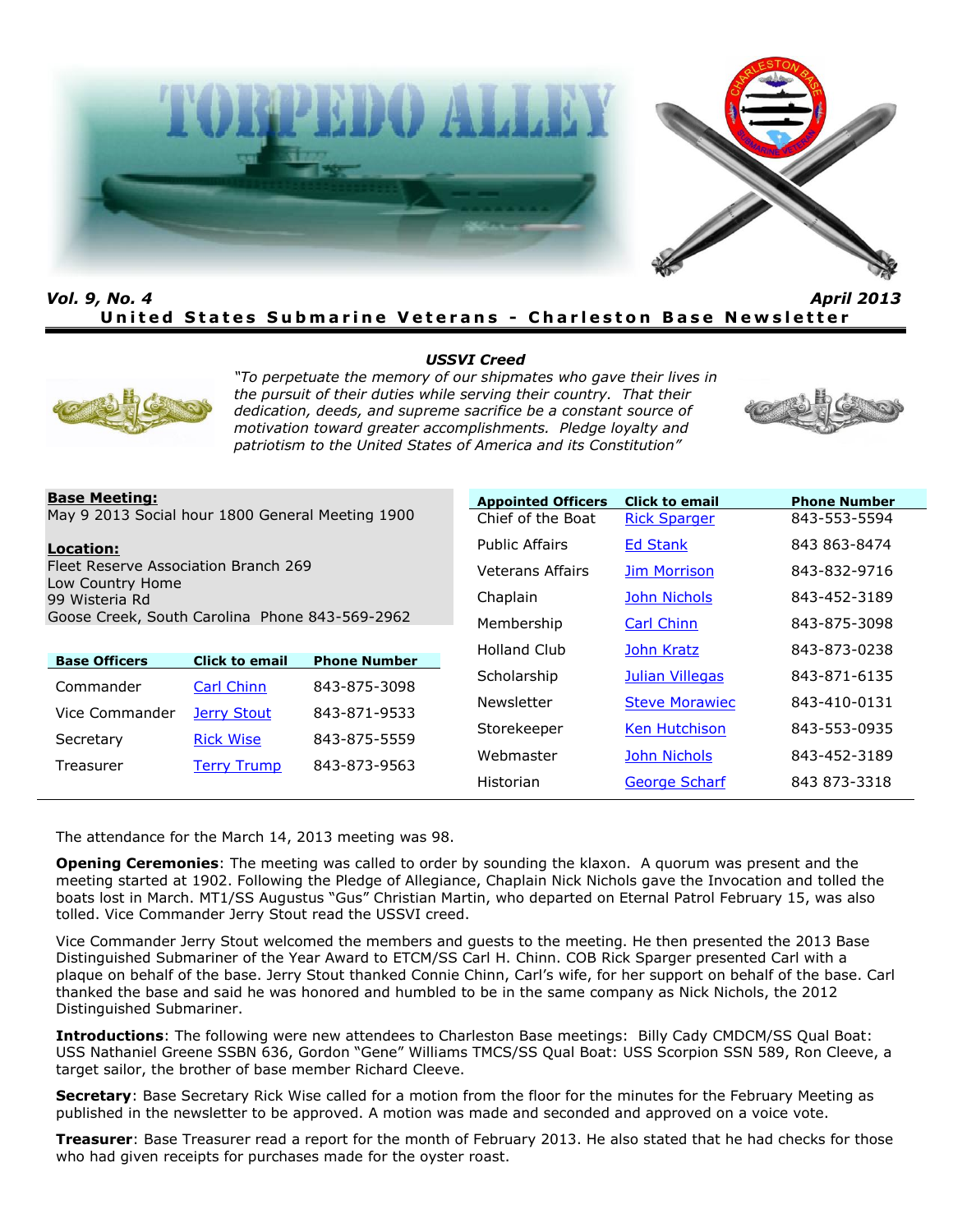**Vice Commander**: Base Vice Commander Jerry Stout had nothing to report.

**Chaplain and Webmaster**: Base Chaplain and Webmaster Nick Nichols gave the following report:

Sharon Sessler, Marty's wife, had a knee replacement today at Trident. Her surgery went well. She is now in room 619.

James Parker, Marty Sessler's brother-in-law, passed away on 3 March. James lived in OH.

MT1/SS Gus Martin, USN, departed on EP on 15 February. Gus was a member of the Tri-State Base in PA. He moved here last year and became a joint member of Charleston Base. He was not able to attend more than a couple of our meetings due to illness. Gus was buried in PA on 23 February. His family is planning a memorial service and reception in Charleston two weeks from tonight, 28 March, 1800-2000. Gus's daughter has invited SUBVETS Charleston to conduct our bell tolling service. It will be held at the North Charleston Hyatt Place Hotel at 1830 and we will wear the vest uniform. More info will be put out via e-mail next week.

Wayne Skinner had heart surgery on 4 March. The surgery to replace a valve and install a stent went very well and he is home recovering and having rehab.

Kathy Smith, Smitty's wife, is now home after having back surgery. She is having in-home therapy and was able to attend the oyster roast.

Bill Buxton has stopped his chemo treatments but is now taking oral meds for his liver cancer. Hospice care has been called in to help him and Sue with the things she can't do for him. Phone calls and visits are very welcome.

Dave Rein has lung cancer and has completed his first rounds of chemo. He is weak but regaining some of his strength and was able to come to the oyster roast.

Lee Lookabill was in and out of the hospital since the last meeting. She was not able to have her chemo last week as scheduled due to a bout of pneumonia. Lee is now on O2 24/7.

Julian Villegas' mother fell and broke her hip. Julian and Gloria made the trip out to New Mexico to help out.

My wife, Linda, broke her ankle the first week in February. She has now been moved to a walking boot, doing well and was able to attend the oyster roast.

Clyde Peters is still in Mt. Pleasant Manor Nursing Home, 921 Bowman Rd, Rm 323.

Tim VeArd, USSVI Chief Technical Officer, has been given about 4 weeks to live. He has stopped all treatment and is in hospice care. Anyone that would like to can send a card as follows: Tim & Linda VeArd, 2240 Lakes of Melbourne Dr., Melbourne FL 32904.

The following shipmates departed on Eternal Patrol this past month. None were members of Charleston Base. Online memorial entries were made if possible.

WWII Shipmate YN2 (SS) Edward Fran Jones, departed on Eternal Patron on February 15th in TX. Ed was a life member of SUBVETS WWII and had just turned 100 years old.

EMC (SS) Samuel Jay Query, departed on Eternal Patrol on February 15th in Moncks Corner. He was not a member of USSVI.

STS1 (SS) Maury S. Scarborough, departed on Eternal Patron on February 26th in Trident Medical Center. He lived in Summerville. While in the Navy he served on JAMES K. POLK and JOHN ADAMS. He was nor a member of USSVI.

Note: Please get your mug shot taken if you have not already done so. Also, please complete your Page 2 if you haven't done so. Copies are on the SK's table.

Several follow-ups were made to those who've had surgery or illnesses in the last couple of months along with the base sending additional cards.

If you know of shipmates or spouses from other bases who are having a difficult time, had surgery, etc. and would like for USSVI Charleston Base to send them a card please send their name and address to the Chaplain via email or phone call.

Webmaster Updates: Events page constantly updated. Activity Pictures for February and March Events. Map Page completely updated with maps to all event locations. Newsletters have been updated back to 2003.

E-mail addresses on the website will be changed to replace @ with #. You will have to change it back to get a usable e-mail address. This will defeat e-mail harvesting programs.

**Public Affairs and Submarine Veterans of WWII**: PAO Ed Stank reported that an article was submitted to the US Undersea Warfare News, The Patriot the Combined Base Charleston paper, and The American Submariner on the H. L. Hunley Memorial Service, the Massing of the Colors, and the Tribute to WWII at Marrington Elementary School that four of our WWII veterans attended.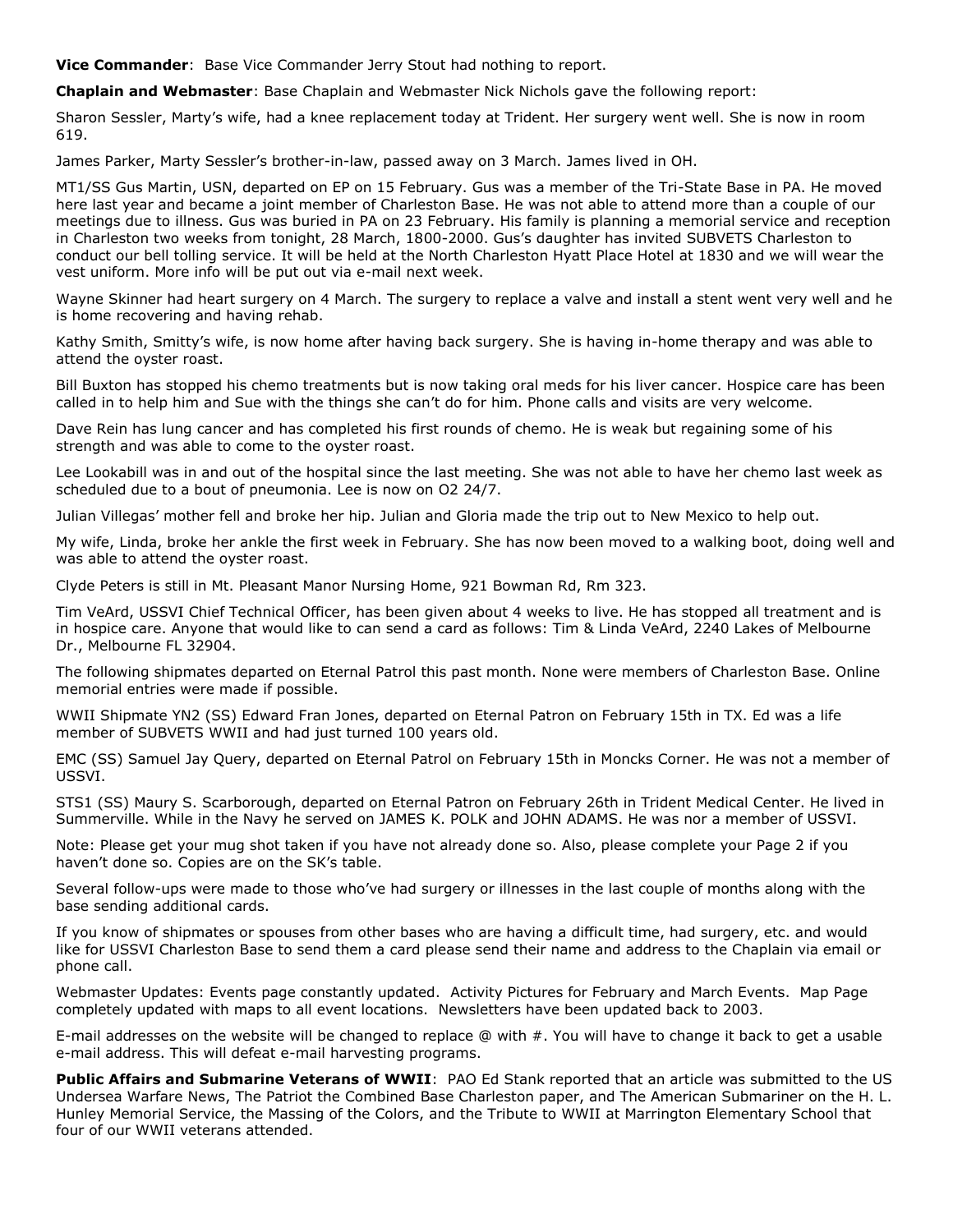On Submarine Veterans of WWII Swamp Fox Chapter, Ed reported that following the February meeting the number of Associate Members has increased from 30 to about 40. The next meeting will be the third Thursday in April at 1130 at Ryans in Summerville. Wives and girlfriends are welcome. The teachers and kids at Marrington Elementary School were overjoyed with our members who attended their ceremony.

**Membership**: Membership Chairman Carl Chinn reminded the new guys that he had applications.

**Newsletter and Recreation Committee**: Newsletter Editor Steve Morawiec reported that the February newsletter electronic and print versions have been sent out.

**Storekeeper**: Base Storekeeper Ken Hutchison mentioned that the calendars he had ordered because of member interest at the last meeting were in. Please come and buy one.

**Holland Club**: Holland Club Chairman John Kratz stated that the Holland Club induction ceremony would take place at the April meeting. There are 18 members to be inducted and they can bring guests.

**Little David Project**: The Little David working party will start at 0900 on 30 March at the Berkeley County Museum in Moncks Corner. We'll be painting on the interior as well as the exterior and will be taking down the smoke stack to paint. If you can come out we can use you.

**Kaps For Kids**: Carl Chinn announced that Walt Deal has stepped up to take over as Kaps For Kids Coordinator.

**Fleet Reserve**: Larry Starland stated that the Short Stay Picnic was coming up in May as well as the election of officers.

**Scholarship**: Scholarship Chairman Julian Villegas reported that they had collected \$110 so far selling raffle tickets. He thanked Steve Morawiec and Don Meadows for donating items for the raffle.

**Chief of the Boat**: COB Rick Sparger said that at this oyster roast there was the least food left over of any of our events. With the exception of the vegi-burgers almost everything was consumed. It was a great event. He thanked everyone involved. He asked that a letter be sent to NPTC thanking the students that took over most of the scut work for the oyster roast.

The float will be heading down to Savannah on Friday, March 15. The base of operation will be at the Quality Inn in Hardeeville. The lineup starts at 0830 in Savannah, GA.

The tickets for the Submarine Birthday Ball on April 12 will be available up front following the meeting.

The Amberjack Ceremony, the Submarine Birthday and the USSVI SE Regional Boat Tolling will be held at the Cold War Submarine Memorial near the SC lost Boat Memorial in Mt. Pleasant, SC at 1000 on 10 April.

We need volunteers to join the flag folding detail. Once we get enough volunteers a training schedule will be set.

If you change your email address please let the COB or Membership Chairman know.

Sue Eckles, who collapsed at the oyster roast, had spent three days in the hospital while they did tests. They never found a cause for her collapse. She has been released and is doing fine. Her daughter has taken time off to help her.

**Base Election Status**: Election Coordinator John Lookabill announced that Rick Wise and Rick Sparger have removed their names for consideration as Base Commander. Ed Stank is running for Base Commander and Steve Morawiec is running for Base Treasurer.

**Base Commander**: Carl Chinn said that new base challenge coins should be in next week. They will be a little bit larger than our current challenge coins so even if you have an old coin please by a new one to support the Scholarship Fund. The coins should sell for \$10.

The Executive Board recommended to the base that they make a donation to the Scorpion Memorial this year of \$198 (2 X \$99 each sponsored name solicited by the fund for the memorial service). The names recommended by the board were STS1/SS Harold Snapp and FTG1/SS John M. Wallace. A motion was made from the floor to do this and after a heated discussion the motion carried.

### **Old Business**: None

**New Business**: Jim Lewis made a motion that the base sends challenge coins to the seven students that helped with the oyster. The motion was seconded and carried.

**Good of the Order**: Stacy Powers asked that the base show their gratitude to the Salty Dogs. They received a round of applause. Joe O'Saben invited the members to a fish fry at the Immaculate Conception Catholic Church held by the Knights of Columbus on Friday, March 15.

Thom Beach gave a report on the USSVI Southeast Regional Convention being held on April 7 – 11 at the Sheraton Hotel on Goer Drive in North Charleston. Members who want to go on the base tour need to give him their full name, birth date, and SSN for security clearance. The luncheon at the FRA will be Monday, April 8 at 1100 and the base tour will be at 1300 vice 1400. The memorial service will be held on Wednesday, April 10 at 1000 in conjunction with the Amberjack Memorial and Submarine Birthday.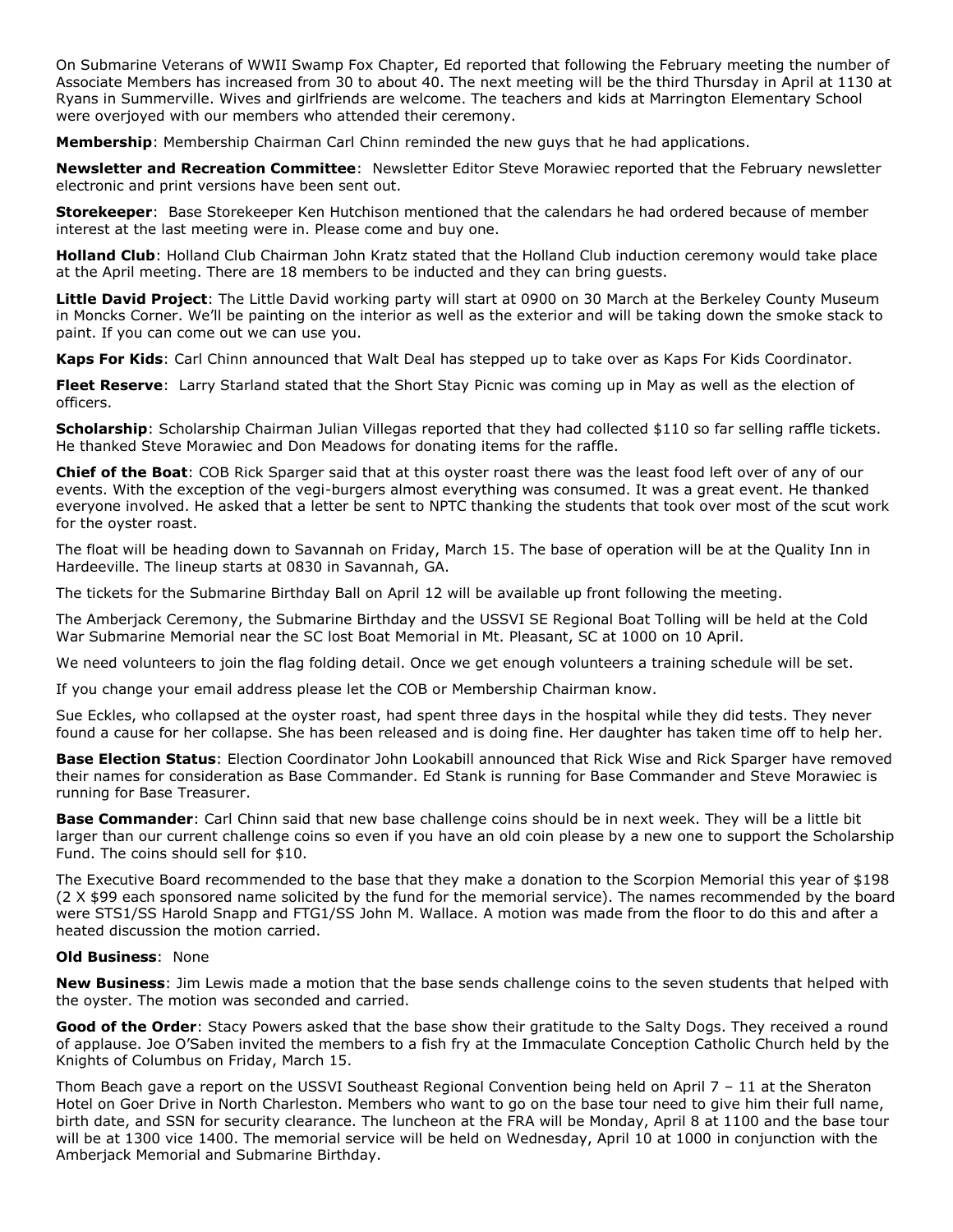Ed Stank offered stars that have been cut from flags that became too damaged to fly. The donations received will go to the Major Stuart Adam Wolfer Institute to support troops stationed abroad. Information on this program is available at [www.MSAWI.org](http://www.msawi.org/)

Rick Wise explained that he removed his name for consideration as Base Commander because he had recently taken the position of Base Secretary and that the position is not in a condition to be turned over. He thanked the base for the nomination.

The Scholarship Fund raffle drawing was held. The winners were Larry Starland, Mike Emerson and Dave Clark.

John Kratz reminded the base that a hog roast would be held at the After Battery on April 6. The lead up to the hog roast starts April 1. Everyone is invited. Admission is free with donations encouraged. Information is available at [www.theafterbattery.com](http://www.theafterbattery.com/)

**Depth Charge**: Willie Jones won the depth charge and donated \$100 to the Scholarship Fund.

**Meeting Adjourned**: Following the benediction by Base Chaplain the Base Commander adjourned the meeting at 2012.

#### **April Submarines Lost April Birthdays**

| <b>USS Pickerel</b>  | SS 177         | April 3, 1943  |
|----------------------|----------------|----------------|
| <b>USS Grenadier</b> | SS 210         | April 22, 1943 |
| <b>USS Snook</b>     | SS 279         | April 8, 1945  |
| <b>USS Thresher</b>  | <b>SSN 593</b> | April 10, 1963 |
|                      |                |                |

| Carlson         | Cochrane     | Comp      | <b>Detwiler</b> |
|-----------------|--------------|-----------|-----------------|
| Gianetto        | Gibson       | Gillitzer | Hill            |
| Hurd            | Kimbrell     | Little    | McDonald        |
| Nettles         | Olsen        | Oser      | Pepper          |
| Pierce          | Shoesmith    | Slattery  | Smith           |
| Sparger<br>Weir | Vlam<br>Wood | Walsh     | Watson          |

### **NOTES FROM THE CHAPLAIN**

#### **CHOOSING WISELY**

*But the wisdom that is from above is first pure, then peaceable, gentle, willing to yield, full of mercy and good fruits, without partiality and without hypocrisy***. James 3:17 (NKJV)**

Every life, including yours, is a tapestry of choices. And the quality of your life depends, to a surprising extent, on the quality of the choices you make.

Would you like to enjoy a life of abundance and significance? If so, you must make choices that are pleasing to God.

From the instant you wake up in the morning until the moment you nod off to sleep at night, you make lots of decisions: decisions about the things you do, decisions about the words you speak, and decisions about the thoughts you choose to think.

Today and every day, it's up to you (and only you) to make wise choices, choices that enhance your relationship with God. After all, He deserves no less than your best.

#### **A Prayer for Today**

Dear Lord, today I will focus my thoughts on Your will for my life. I will strive to make decisions that are pleasing to You, and I will strive to follow You. Amen

Adapted from "Courage for my Daily Walk"

### **Submarine News**

### **Submarine Drama 'Phantom': Down Periscope**

As one might expect from a submarine drama, Phantom is claustrophobic and confining. If only it were compelling.

This leaden thriller (\*\* out of four; rated R; opens Friday nationwide), set during the Cold War, takes place almost entirely aboard a Soviet submarine. Supposedly inspired by true events, the story centers on a Soviet naval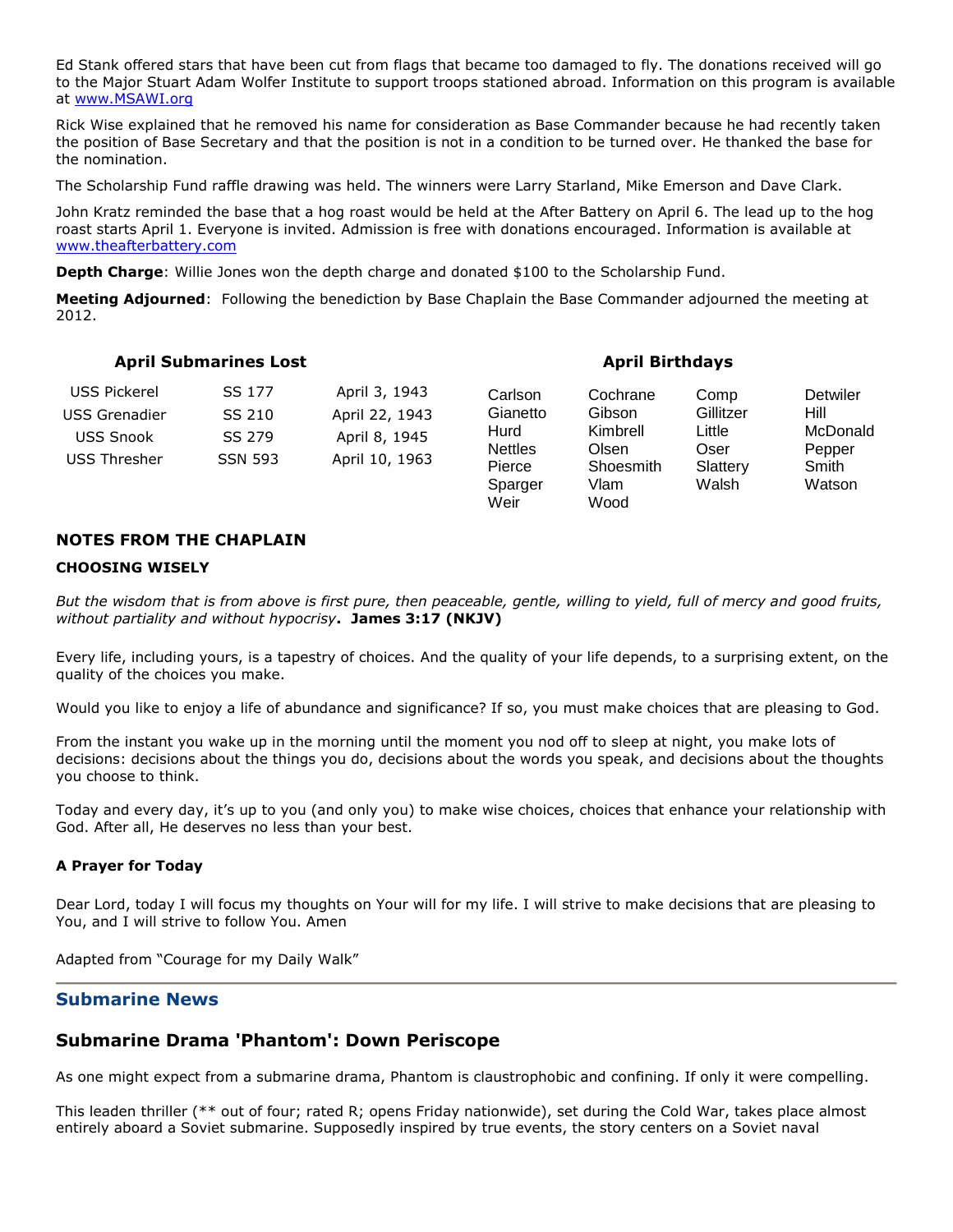commander, Demi (Ed Harris), who is haunted by his past. He is ordered to direct a covert mission that could ignite a nuclear war.

The dialogue and action on the boat are fictional. The true events, though, are undeniably intriguing: A rogue Russian ballistic-missile submarine that sank in 1968 was later found on the ocean floor. This little-known event could have triggered a nuclear war.

The idea of imagining what happened aboard this doomed vessel sounds riveting, but as envisioned here it feels talky, tedious and vague. The action sequences are riddled with movie clichés.

The story, written and directed by Todd Robinson, is told from the perspective of a Russian crew. A cast of mostly American actors plays Russians, without any vestige of accents. This might be the film's most intriguing choice. But the flat rendering of the Russian point of view sheds no light on foreign sensibilities.

Harris and William Fichtner, as Alex, his second in command, put in solid performances, but their characters are thinly drawn. Harris' Demi is either in gruff mode or psychologically tortured. The rest of the cast, whose objectives and personal stances are murky, could be cardboard cutouts.

The dialogue is often trite, punctuated by military jargon. When those on board stage an insurrection, Demi denounces them with: "This is the work of madmen." And yet, by his own admission, he might be equally mentally unstable: "There are times I feel I'm losing my mind." Cue the ominous swelling music.

Alex later tells him: "If I'm going to die, I'm going to do it here." Well, seeing as how he's trapped in a submarine with a missile and a crew that has mutinied, that's hardly news. We learn that Demi once crashed this very ship, and mystery shrouds that incident but haunts him in feverish flashbacks. He suffered a brain injury in that crash. And if it's not bad enough that a crew of sailors is being led by a man with possibly clouded judgment, the ship's technicians know more than he does about the real nature of this mission.

The technicians are led by Bruni (David Duchovny), a KGB spy who installs a cloaking device on the sub and plans to detonate a nuclear device. The nuke, according to his top-secret orders, would be fired on an American fleet, and blame would be deflected onto the Chinese. In order to set off World War III, Bruni must wrest control from Demi. But as depicted, the Soviet sub exists in a vacuum. No shots of the American vessel are offered, nor are any real sense of oceanic or geographic context, beyond generic establishing shots of a vast ocean. A heightened drumbeat and dramatic music don't mask a lack of real tension in the storytelling.

When the inevitable happens, it's followed by a sentimental, quasi-spiritual conclusion that offers a corny sense of redemption. The combination of tight close-ups and jarring camera work might require a dose of Dramamine. Better yet, give this movie a wide berth and check out a superb film set in a submarine, the 1981 classic Das Boot.

## **S. Fla. Submarine Company Dives Into Success**

Who would have thought Florida's Treasure Coast would be the new hot spot in the submarine business? Vero Beach based Triton Submarines said they went from several calls a month to several calls a day seeking information on their custom built personal submersibles.

Triton's subs have become quite popular with mega-yacht owners in the Mediterranean and Caribbean. They're also being used for serious ocean exploration. Last year, a Triton sub was used in the documentary of the Giant Squid off the coast of Japan. Another Triton sub will be used to find the Giant Squid's cousin, the "Colossal Squid" in the waters off Antarctica.

Triton's subs, which start at around \$3 million dollars, have an acrylic bubble cockpit which offers a unique view of the world beneath the waves. "You can look downward, upward, rearward, upward and it's just not possible in a conventional steel hulled sub," said Triton Submarine's Patrick Lahey. "You can't build empathy with the oceans from a machine or a screen," said Triton Submarine's Marc Deppe. "Putting a human eye into the ocean is critical."

The newer Triton models can dive to 3,300 feet. Deppe said many of the subs' wealthy owners bring their guests onboard to "have a bottle of wine and some sushi and chill out." "It's just a whole different want to experience the ocean," said Deppe. On the scientific side of things, Triton executives said they are so proud their subs were used in the discovery of the Giant Squid last summer. Triton's Jim Harris was behind the controls when the squid appeared.

"It just came out of nowhere! We saw it. It was pretty exciting," said Harris. "It was 10 feet long. If it had out its tentacles, which this one particular animal did not have, it would have been about 28 feet long I think over all." The Fort Pierce based Ocean Research and Conservation Association played a key role in the Squid's discovery. Dr. Edie Widder created the optical lure that was mounted on a probe extended from the sub. "It's got the biggest eye of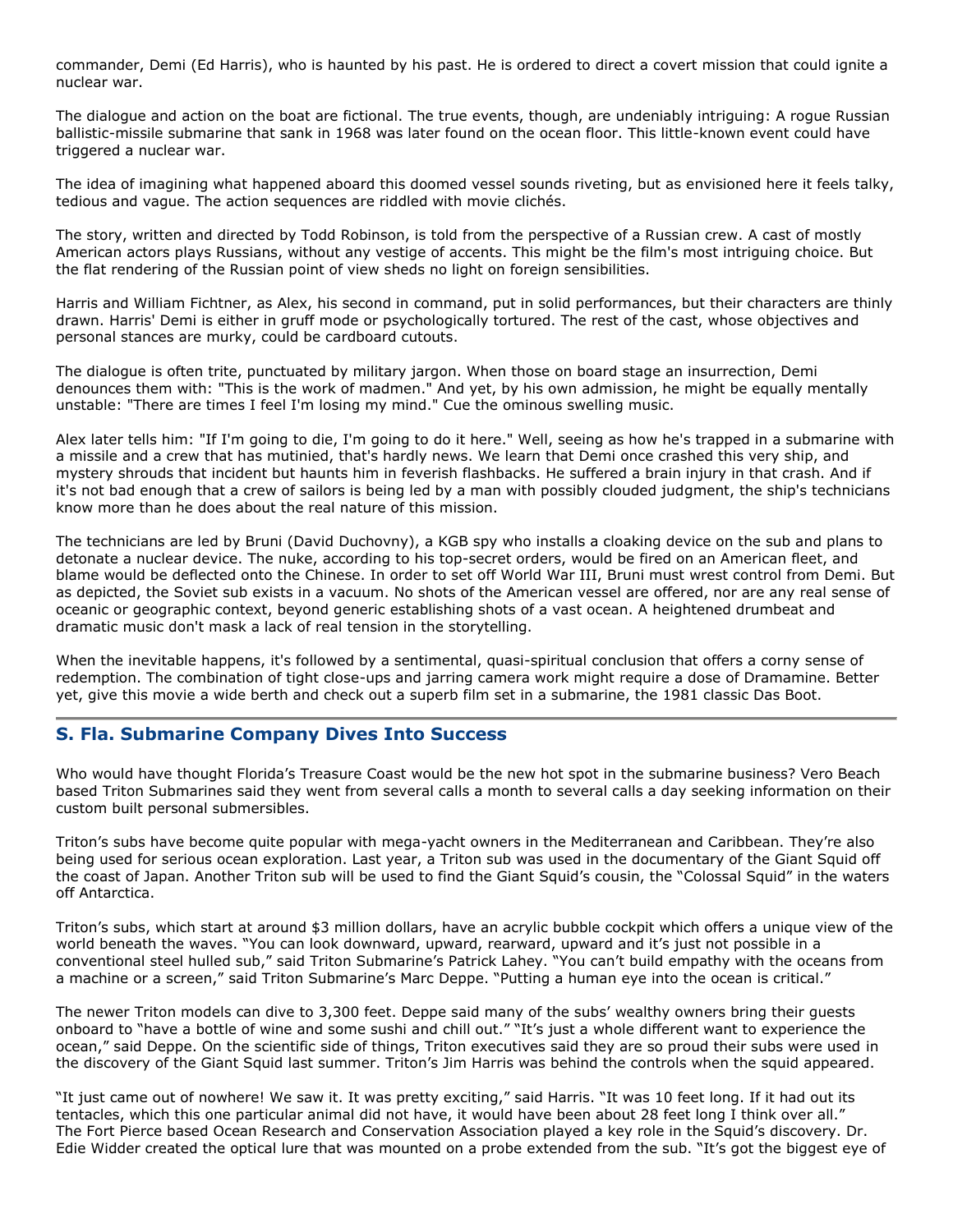any animal in the animal kingdom so it's a visual predator," said Dr. Widder. "We paid attention to that and tried not to use light that would scare it away, instead light that would attract it." The Triton team joked that they used to be referred to as the crazy guys in the corner at different boat shows with a submarine. Now, this Florida company is considered a leader in an industry catering to the world's wealthiest people who just have to have one for their mega yachts and personal under-seas adventures. "You're seeing things in a manned submersible that are not possible to see any other way," said Lahey.

## **China frets over India's atomic subs - Nuclear-capable vessels offer to destabilize Beijing's expansion agenda**

India recently test-fired a submarine-launched ballistic missile capable of carrying a nuclear warhead – something that is of serious concern not only to New Delhi's arch-rival Pakistan, but also to China, according to report from Joseph Farah's G2 Bulletin.

China recently has been concerned about India's efforts to expand its influence in the East and South China Seas, where Beijing has asserted exclusive jurisdiction especially over maritime resources. Beijing is upset with India over its assistance to Vietnam in off-shore oil exploration.

At the same time, New Delhi has been equally concerned about China's expansion into the Indian Ocean. Beijing strategists see the Indian nuclear ballistic missile submarine capability as threatening its access to the Indian Ocean through the Malacca Strait, where 25 percent of global trade takes place.

At the same time, India could use its future ballistic missile submarine force to block Chinese oil imports through the Strait, thereby causing major disruptions in the Chinese economy.

In response to this future prospect, China has set up a network of forward-deployed naval bases to protect its oil shipping lanes to the Middle East. Some of these facilities will be in the Indian Ocean, which New Delhi sees as a plan by Beijing to surround it.

However, New Delhi's deployment of these SLBMs could complicate that strategy and actually position Indian submarines off of China's shores, resulting in the threat to China of a ballistic missile attack.

India's ability to launch a ballistic missile submarine will ensure that neither China nor Pakistan will be able to destroy New Delhi's nuclear capability in a first strike. With the ability to launch a ballistic missile from a submarine, it completes New Delhi's nuclear triad – launching a nuclear attack from land, sea or air.

The missiles will be placed on India's Arihant nuclear submarine. It will be outfitted with four launch silos designed to hold 12 of the new missiles that have a range from 700 kilometers to 3,500 kilometers. The Arihant is expected to be operational this year, with three more planned for construction and put into operation by 2025. Sources say that this reflects a new Indian strategic direction to make the Indian Ocean its own area of influence in competition with the Pakistanis.

## **USS Olympia returns to Pearl Harbor**

Senior Chief Sonar Technician Jim Sowa kisses his wife Heidi kiss following the return of the Los Angeles-class attack submarine USS Olympia (SSN 717) to Joint Base Pearl Harbor-Hickam after completing a seven month deployment to the Western Pacific region.

Attack submarines are designed to seek and destroy enemy submarines and surface ships; project power ashore with Tomahawk cruise missiles and Special Operation Forces; carry out Intelligence, Surveillance, and Reconnaissance (ISR) missions; support battle group operations, and engage in mine warfare.

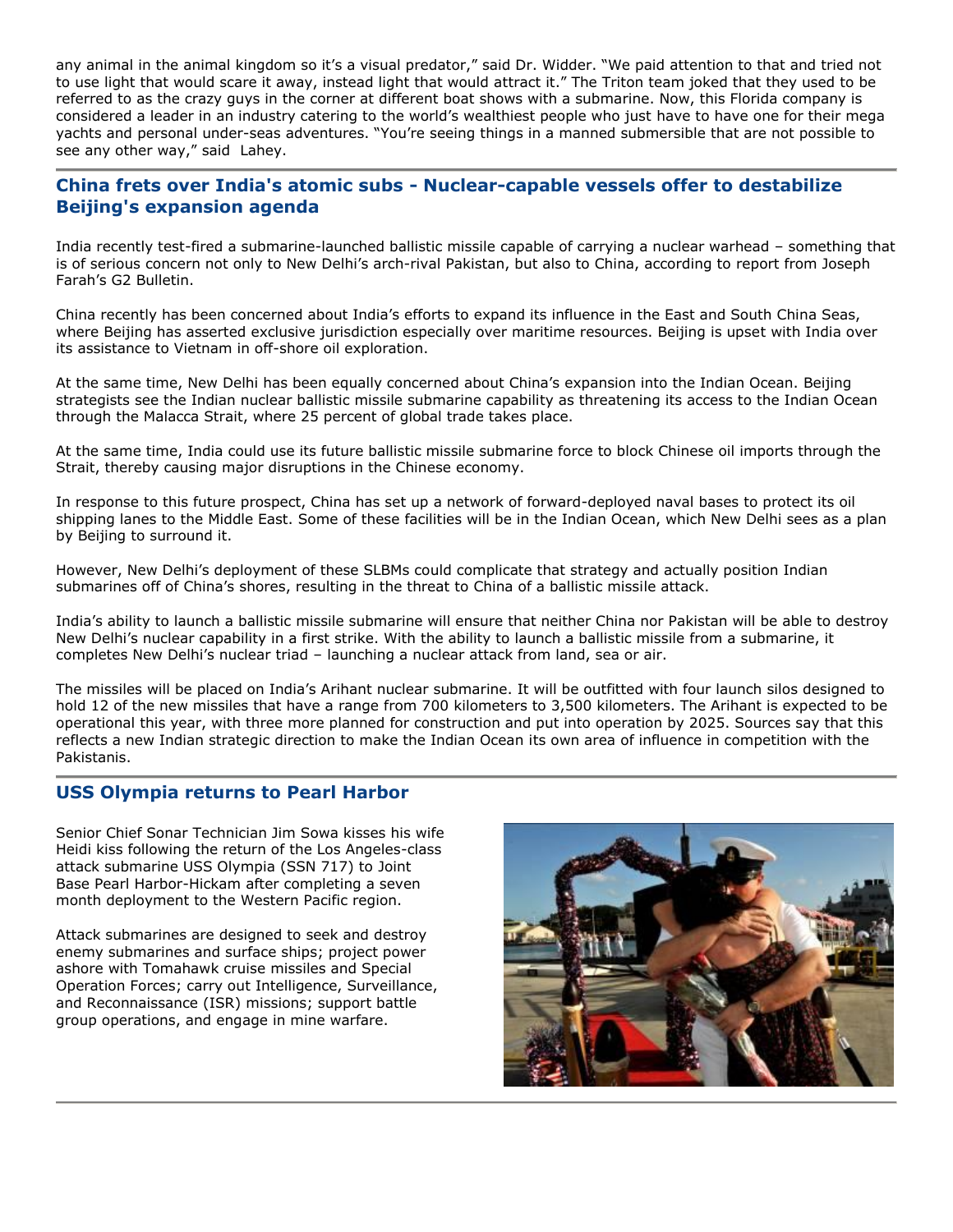# **SUBLANT Recognizes 2012 Sailors of the Year**



From left to right: YN1 Derrick Scott - Senior Sea Sailor of the Year for Commander, Submarine Group 10; MM1 William Cox - Submarine Force Atlantic (COMSUBLANT) Senior Shore Sailor of the Year; MM1 Jared Leary - COMSUBLANT Senior Shore Sailor of the Year; STS1 Jason Zirk – Commander, Submarine Group 10 Senior Shore Sailor of the Year; Vice Admiral Michael Connor, Commander, Submarine Force Atlantic; EM2 Austin Walters - COMSUBLANT Junior Shore Sailor of the Year; MM2 Nicholas Rucinski – COMSUBLANT Junior Sea Sailor of the Year; and STS2 Antwan Haywood - Junior Shore Sailor of the Year for Commander, Submarine Group 2.

## **US Operating Five Submarines in Persian Gulf**

The number of US submarines deployed to the Persian Gulf and the Sea of Oman has reached five with the dispatch of the USS Springfield (SSN-761) to the region. The USS Columbia (SSN-771) is operating west of the Strait of Hormuz, which is a key oil transit route. The US has also stationed eight minesweeping ships in international waters of the Persian Gulf and the Sea of Oman.

The United Kingdom has also deployed HMS Trenchant, a Trafalgar-class nuclear-powered submarine, to the Sea of Oman. Financial woes in the United States have forced Washington to reduce its military presence in the Persian Gulf. The news comes after the US administration was forced to sign into effect the spending cuts known as the sequester last Friday, which will take USD85 billion from the US federal budget in 2013.

About half of the cuts, or USD46 billion, will affect the US military sector, the most sensitive of which will be altering plans for the deployment of Pentagon's naval assets. While the Pentagon had been previously considering plans to assign two of its 10 aircraft carriers to the Persian Gulf, the giant budgetary cuts have now forced the Department of Defense to deploy only one of those aircraft carriers to the region.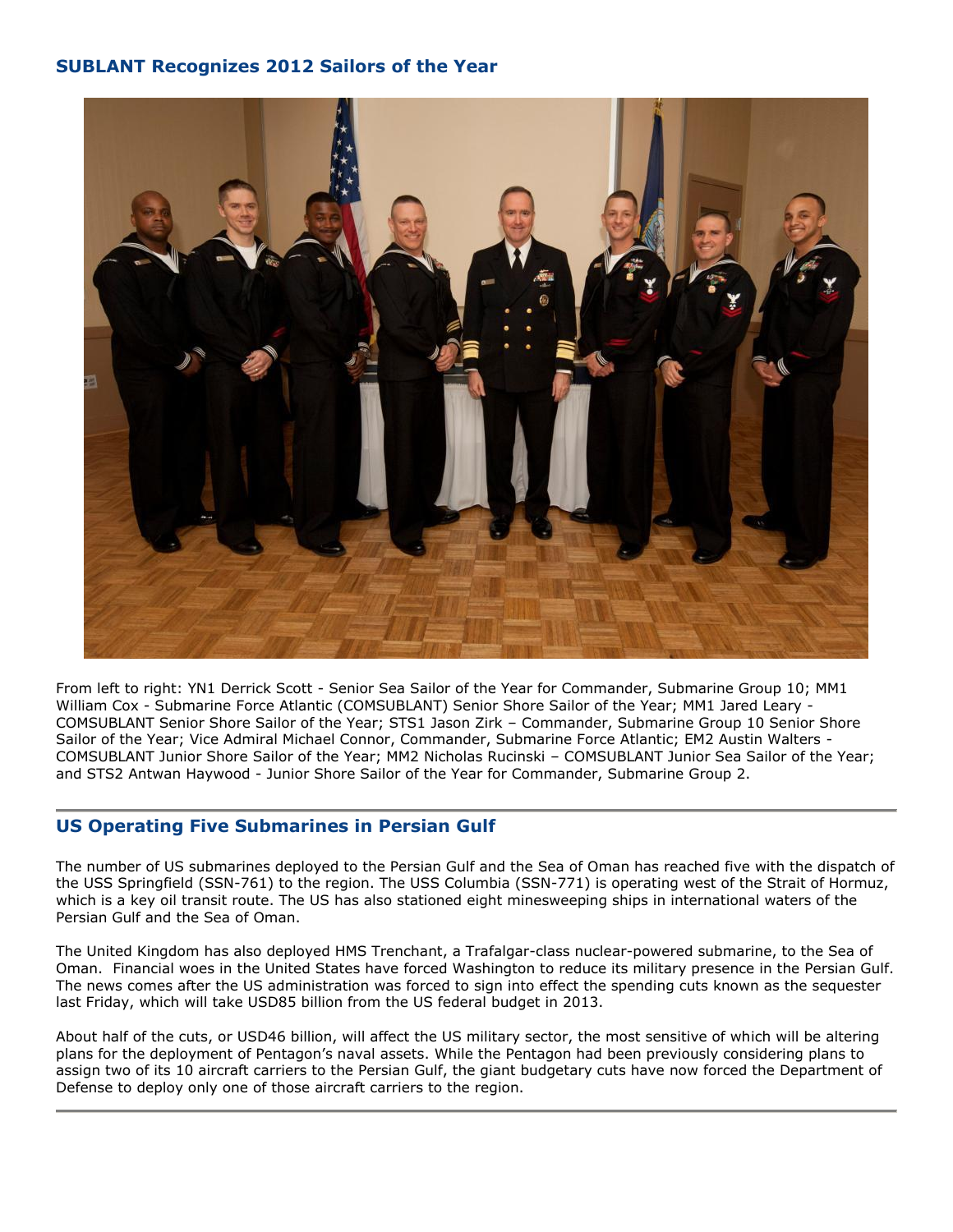# **Monitor Sailors' Remains Arrive For Burial**

The wind rustled the red, white and blue flags on the two caskets. It blew the pantlegs of the waiting ceremonial guard, and it lifted the jumper flaps on the sailors' uniforms. It might have seemed familiar to the two shipmates whose bones were borne from the hold of an aircraft Thursday, a century and a half after they perished in a storm off the North Carolina coast.

But the two men, who died aboard the USS Monitor in 1862, were safe from the winds now, and back in the whitegloved hands of fellow sailors who were readying them for their burial Friday at Arlington National Cemetery. The two sets of remains, which were found when the famous Monitor's 150-ton turret was raised from the bottom of the ocean in 2002, arrived at 11:30 a.m. at Dulles International Airport.

They were flown through Atlanta on a Delta Airlines commercial flight from a military identification laboratory in Hawaii. There they had been studied for the past 10 years and their identities sought, in vain. As the plane landed, passengers could be seen taking snapshots from the windows, and the plane's pilot, Capt. Steve Manley, came down from the cockpit, stood at attention and saluted near the nose of his jet. Manley had told the passengers about the remains, explained the history of the Monitor and asked that people stay in their seats until the caskets were unloaded.

As the gusts came, and quiet commands were issued, the caskets were then carried by a Navy Ceremonial Guard to two gray hearses, which took them to an Arlington funeral home to await burial Friday. One of the most renowned vessels in history, the Monitor is famous for engaging in the first battle between ironclad warships, on March 9, 1862. Its opponent was the formidable Confederate ship CSS Virginia, formerly the USS Merrimack.

The battle in Hampton Roads was a draw, but many people thought the Monitor had saved the Union from the Confederate behemoth. The Monitor and its crew became national heroes. The ship was swarmed with visitors who begged for autographs. One woman, given a tour, kissed the guns. An emotional President Abraham Lincoln went aboard and reviewed the assembled crew, hat in hand.

But 10 months later as the Monitor was being towed off the coast of North Carolina, it got caught in a fierce storm, capsized and sank. It went undiscovered until a scientific team located the wreck in 1974. Most of the Monitor's crew escaped the sinking, but 16 men died, including the two who were trapped in the turret.

The names of all 16 are known, but experts could not determine which of them were the ones who were recovered. One was a younger man, about 21, whose skull showed he had suffered a broken nose and whose feet were clad in a pair of beat-up, mismatched shoes.

The other man was older, about 35, and his bones showed that he might have had a limp from a previous injury. He also had a groove in his left front teeth, probably from clenching a pipe, and he wore a gold ring with a crude swirling pattern on a right-hand finger.

The arrival at Dulles was emotional for some of those who had been working on the Monitor project for years. "I was thinking of the irony that these men who fought to preserve the Union flew over a United States last night that they couldn't even have comprehended in 1862," said David W. Alberg, superintendent of NOAA's Monitor National Marine Sanctuary, who was aboard the plane.

"It's reassuring that everything that they fought for was not in vain, that the nation not only survived but has thrived," he said. The funeral Friday is open to the public. After a service at the adjacent Fort Myer chapel, the men are to be buried at 4:30 p.m. in the cemetery's Section 46.

Assistant Secretary of the Navy Juan M. Garcia, who was on hand to meet the plane, said: "It's delivering on a commitment we make to every one of our sailors . . . you will to the maximum extent possible, you will be brought home . . . even if it takes a century and a half."

View a video on the internment here: <http://www.navy.mil/viewVideo.asp?id=18194>

# **No British Submarines to Patrol Falkland Islands**

The Navy is finding it "increasingly difficult" to deploy a nuclear hunter-killer submarine to patrol British waters around the Falkland Islands. Senior sources made the warning last night, three weeks after the Sunday Express reported exclusively that the forced return of HMS Tireless means that just one of Britain's five Trafalgar-class submarines is fully operational and even that is about to undergo a brief period of maintenance after duties in the Middle East.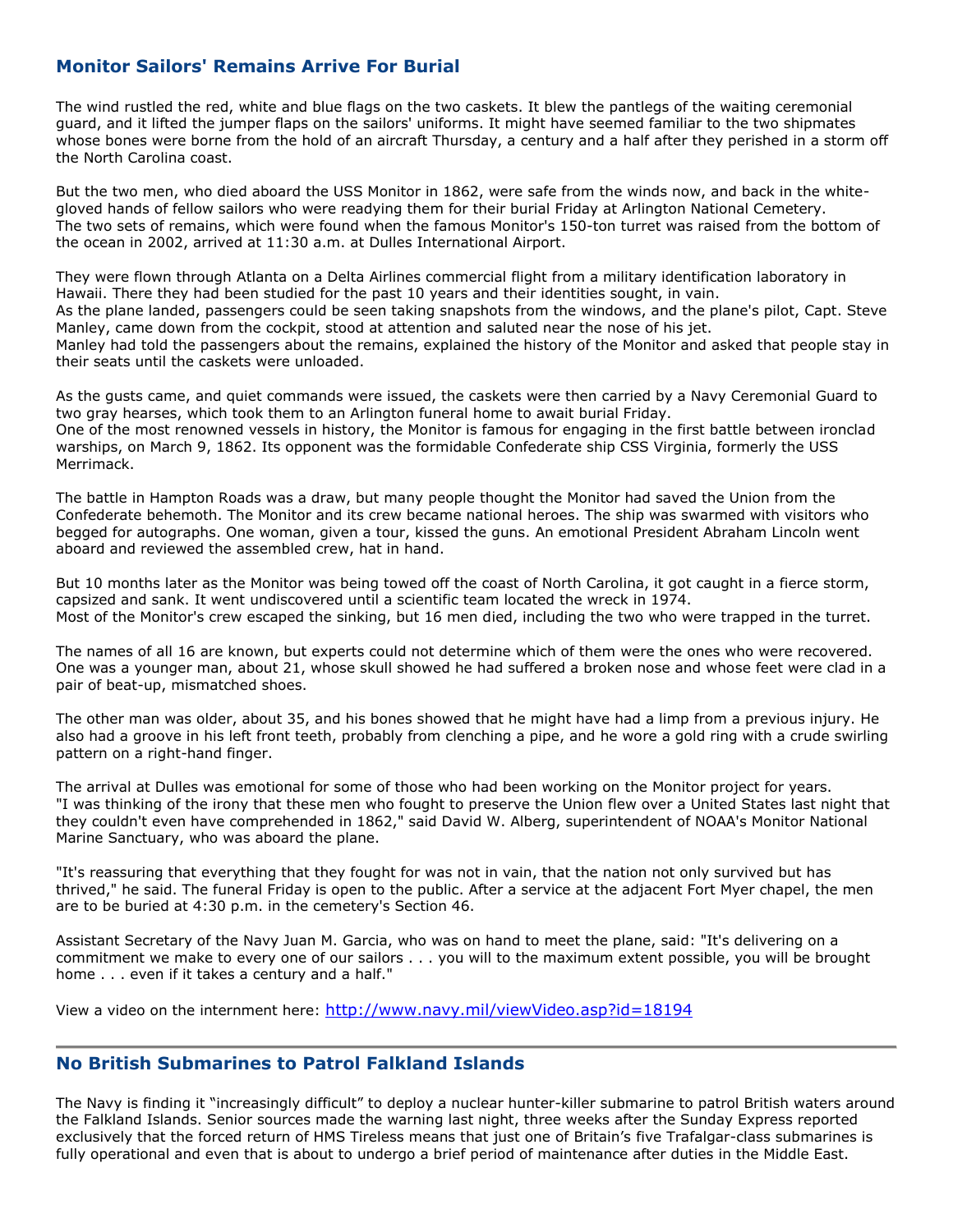Submarines proved their effectiveness in the Falklands War when HMS Conqueror sank the General Belgrano. However, the Conqueror was decommissioned in 1990 and the hunter-killer fleet is "now well beyond its sell-by date". Last night Admiral Sandy Woodward, who led the Task Force to recapture the islands in 1982, called the situation "very worrying". He said: "I have always argued that we need to have a submarine on permanent deployment in the South Atlantic but this was reduced to occasional deployment. Now we seem not able to do that, either."

Hunter-killer submarines are needed to carry out vital duties, including protecting Britain's Trident missile-carrying Vanguard submarines which patrol the North Atlantic. However, HMS Torbay is undergoing maintenance, HMS Trenchant will need servicing after its deployment in the Middle East, HMS Talent is awaiting decommissioning and HMS Triumph, which should have been decommissioned last year, is being used for training.

HMS Astute, the first of our new £1.2billion Astute class submarines, is still not fully operational. Tireless, dubbed HMS Tired, was forced to return to base last month due to a coolant leak in its nuclear reactor. Sources suggest it could be out of action for 10 months.

Last night naval sources suggested the likelihood of an Argentine sea borne invasion was "almost non-existent". However, submarines have long been regarded as the "secret weapon of ultimate deterrence" against Argentine aggression. Details of their deployment are never made public but last year Navy sources let it be known when HMS Talent was sent to the islands to put a lid on any threat of Argentine aggression during the 30th anniversary of the conflict.

The Navy aims to send a hunter-killer nuclear submarine to South Atlantic waters at least twice in 12 months. Last night former First Sea Lord Admiral Lord West said Britain is "now paying the price" for the 10-year delay in ordering the Astute-class replacements. "Even when they come on line fully, we will not have the eight submarines which, I believe, is the minimum number we should have in our locker to undertake the tasks required."

Last night a Ministry of Defence spokesman said there were contingency plans to increase the military footprint in the South Atlantic if required but there was no suggestion of any need to do this at present.

# **Kittery Shipyard Submarine Arsonist 'A Talented Musician' with 'History of Being Bullied'**

A civilian shipyard worker to be sentenced Friday for setting fire to a U.S. Navy nuclear submarine is described in court documents as "a talented musician and artist" who once attended film school. But Casey James Fury, 24, also experienced homelessness at a young age, has long been troubled by anxiety attacks and had "a history of being bullied at school and at work."

Federal defender David Beneman, representing Fury, urged U.S. District Court Judge George Z. Zingal in a presentencing memorandum Monday to put Fury in prison for no more than 15 years and eight months. That is the minimum period agreed to by federal prosecutors in a November plea agreement reached with the former shipyard worker. The May 23 blaze caused more than \$450 million in damage to the USS Miami, a Los Angeles-class nuclear attack sub that was undergoing an overhaul at the shipyard. More than 100 firefighters from multiple states responded to the fire, and six people were injured in the incident, although nobody was killed.

Fury pleaded guilty to two counts of arson in November 2012 in exchange for a recommended prison sentence between 188 months and 235 months. Prosecutors from the U.S. Attorney's Office are asking the court to sentence Fury to the longest prison term in that range — which works out to 19 years, seven months. Fury faces a maximum possible sentence for the two counts of arson — for May 23 and June 16 fires at the Kittery-based shipyard — of life in prison plus 25 years, as well as restitution payments.

The fire on June 16, on the facility drydock near the burned submarine, was extinguished quickly. The former Portsmouth Naval Shipyard worker may also be required by the court to pay restitution to the Navy and victims injured in the fire, but U.S. Attorney Thomas E. Delahanty acknowledged at the time of Fury's plea that "there isn't much hope of [Fury] completely  $-$  or even substantially  $-$  repaying [the more than \$450 million]."

Delahanty has said Fury can withdraw his guilty plea if the court indicates it will issue a sentence greater than the prison term prosecutors promised to seek in exchange for the plea. Fury, who was working as a painter and a sandblaster at the shipyard at the time, allegedly told investigators he set both fires because he wanted to leave work early to meet with his girlfriend.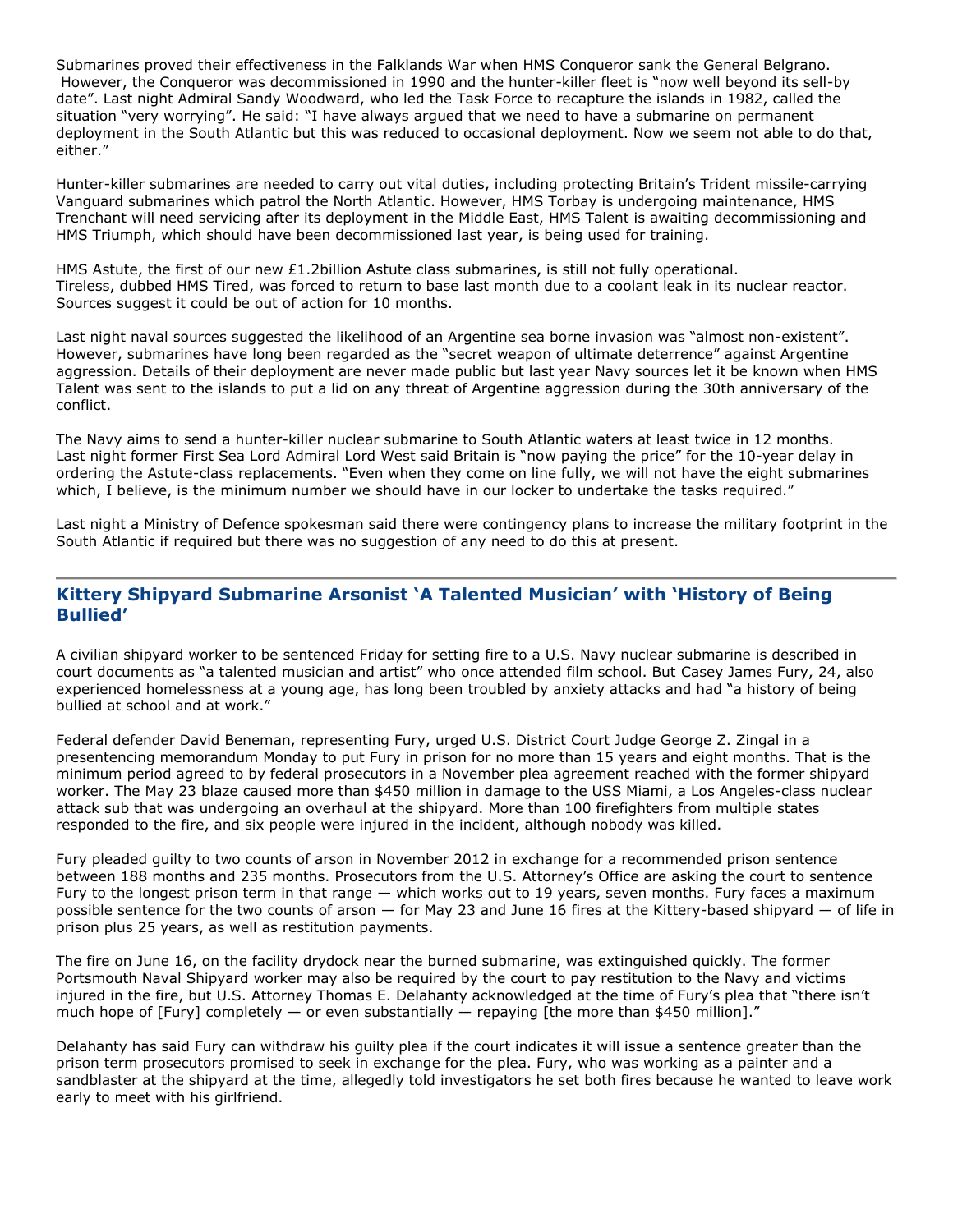In his presentencing memorandum, filed Monday, Beneman urges the court to be lenient, writing that Fury is remorseful and "was not intending to cause a major fire" when he used a cigarette lighter to ignite a pile of rags on a bed in a midlevel room in the submarine.

The public defender writes that his client's severe anxiety and depression have made it difficult for him to cope with stress. Beneman wrote that Fury, a 2006 Portsmouth High School graduate, dropped out of film school by the end of his first semester of postsecondary education, but not before incurring more than \$14,000 in debt.

Financial trouble and a series of break-ups with girlfriends put Fury in a downward emotional spiral in the months leading into the fires, Beneman argues. The recent depressions build on a foundation of instability, the attorney writes, including a period in the third grade when he and his mother were homeless after she broke up with her boyfriend at the time.

But Beneman argues that Fury has shown signs of promise, as well. As a percussionist in high school, he "won several band related awards playing in the high school marching band and in band competitions." Despite a failed attempt at film school, Fury was described by friends and family as a "passionate, caring and gentle individual" who had no previous history of violence, according to the court document.

"Fury presents as a low risk for reoffense, particularly as these actions are atypical for his history and personality makeup," Beneman writes, in part. The attorney adds that Fury struggled with bullying during school and at work, and his "vulnerability in prison" should be considered by the court in determining the sentence. Federal prosecutors countered, however, that even if Fury did not intend for the first fire to cause as much damage as it did, he should have learned from the incident. Instead, prosecutors argue, he set a second fire, indicating a "great capacity for recklessness."

"The defendant's capacity to intentionally set a fire of any kind involving a nuclear submarine, not once, but a second time after personally witnessing the destruction caused, should lead the court to conclude, at best, the defendant lacks good judgment, and, at worst, that he is an arsonist," the prosecution's presentencing memorandum, filed Friday, reads in part. The prosecution document also calls for a heavy sentence as a deterrent to others. "A lengthy sentence is necessary to send the message that arson of any kind, let alone involving a nuclear submarine, is a serious and dangerous crime," the memorandum reads.

The Navy has committed to repairing the USS Miami, and about one-third of the initial preparation and planning work — for which the Department of Defense has so far allocated \$94 million — will be performed at Portsmouth Naval Shipyard in Kittery. However, Navy officials have said restoration of the vessel will be largely put on hold because of the automatic federal spending cuts, also known as the sequester, triggered earlier this month.

## **U.S.S. Silversides submarine featured on CNN's list of top 5 'boatels' in the world**

MUSKEGON, MI -- The U.S.S. Silversides, a World War II submarine that sits in the Muskegon Channel, has recently been featured as one of the top five "boatels" in the world by "MainSail," a monthly sailing show on CNN. A boatel is a cross between a boat and a hotel, according to a story posted CNN's website. "Catering for those who seek the romance of the high-seas without sacrificing the creature-comforts of dry land, an increasing number of enterprising hoteliers are converting historic vessels into over-night stays," reads the story, written by Sheena McKenzie.

The story bills the U.S.S. Silversides as a way for history buffs to "experience life as a World War II sailor – without the combat." It also highlights the submarine's distinction as the third most prolific U.S. submarine during the war after it sank 23 Japanese ships.

Accompanying attractions and activities include a visit to the adjacent U.S.S. Silversides Submarine Museum and a remote operating vehicle (ROV) class, in which participants can build their own underwater robots, the article said. Denise Herzhaft, business manager of the U.S.S. Silversides Submarine Museum, said the organization was excited to be included on the list.

"We are delighted," she said. Herzhaft said the submarine is a huge draw to the site and attracts Boy and Girl Scout troops, 4-H groups, church groups, reunions and veterans groups. All 72 beds are booked almost every Friday and Saturday throughout the year and during the summer, the Silversides is also occupied on weekdays, she said. "We are open all year long," Herzhaft said. "It's been this way since the late '80s."

Overnight stays include a guided historical and mechanical tour of the submarine as well as workshops like knot-tying and Morse code, she said. Rates are \$35 a night Friday through Sunday and \$30 Monday through Thursday. The Silversides is also starting to take reservations for 2014, although rates will increase by \$2.50 next year, Herzhaft said.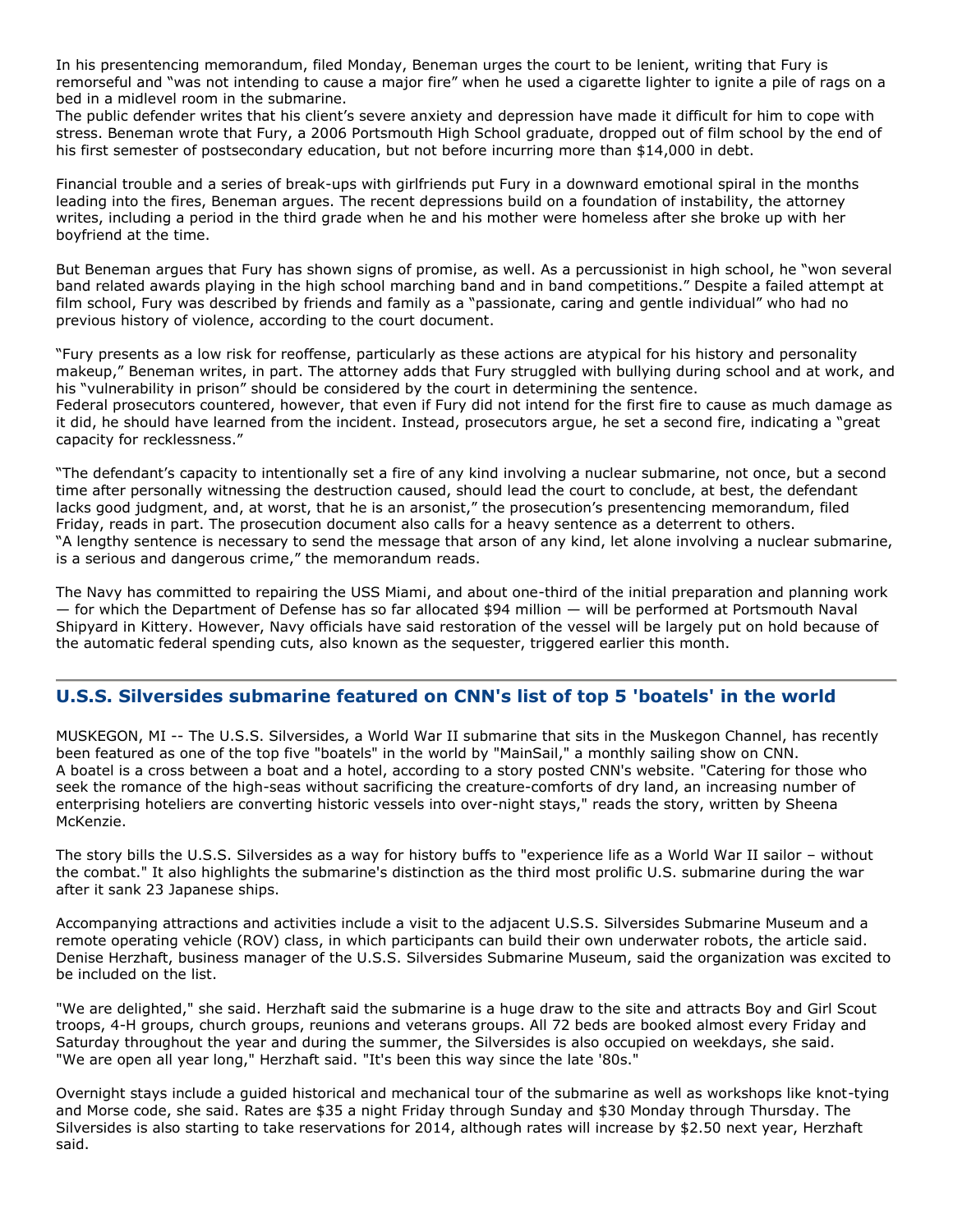Groups need a minimum of 20 people to make a reservation. For more information, contact the museum at (231) 755-1230. Also included in the list were boatels from New York, the Netherlands, Long Beach, Calif., and London.

### **Australian vandals steal Japan WWII submarine relics**

Vandals have damaged the wreck of a Japanese mini submarine that famously attacked Sydney Harbour during World War II, stealing parts and protected relics, authorities said on Thursday. The crews from two of the three vessels involved in the assault scuttled their boats and committed suicide but the fate of the third was unknown until 2006 when scuba divers discovered it off Sydney's northern beaches.

Authorities put an exclusion zone around the vessel, which is believed to contain the remains of the two crew members and personal items such as samurai swords and good luck charms. It is supposedly monitored by long-range cameras. But divers entered the site, damaged the hull of the midget submarine and stole relics, Australia's Environment Department said in an appeal for information, without specifying what had been taken.

"The resulting damage includes the breaking off and removal of two of three visible propeller blades... of the submarine, causing permanent damage to a significant piece of Australia's WWII heritage," the department said. The damage was discovered during an archaeological inspection. Anyone found guilty of damaging or disturbing a protected wreck faces up to five years in jail. The site is also protected under New South Wales heritage laws, with a breach incurring a fine of up to Aus\$1.1 million (US\$1.14 million).

The lethal assault in 1942 came after a Japanese reconnaissance flight reported Allied warships anchored in Sydney Harbour. The commanding officer of a flotilla of five Japanese large submarines cruising off the city decided to attack with three mini submarines, each carrying a two-man crew. They avoided the partially constructed Sydney Harbour anti-submarine boom net and attempted to sink the warships but were detected and attacked. One submarine attempted to torpedo the heavy cruiser USS Chicago, but instead sank the converted Australian ferry HMAS Kuttabul, killing 21 sailors.

## **Soviet Nuclear Submarine Disasters Were Exposed Only Under Gorbachev**

All information on nuclear submarines in the Soviet Union was strictly classified. For the first time the Soviet media reported the death of a nuclear submarine in 1986 under Gorbachev, when strategic nuclear submarine K-219 sank into the abyss of the Bermuda Triangle. The fact that in 1983 an atomic submarine K-429 sank off the coast of Kamchatka, killing 16 people, became public knowledge only in the mid-1990s.

This tragedy, in my opinion, to some extent was the result of the triumph of the Communist Party (CPSU). Many researchers are inclined to think that time is to blame in the tragedy of the K-429, the time when the threat of being excluded from the CPSU was the worst that could happen to any career.

Even senior submarine officers had no access to the information about the accident. Although they believe that if the details of the tragedy were duly reported to the personnel of the Navy allowing for a full analysis of the situation, it may have prevented the death of K-219 in 1986, "Komsomolets" in 1989, and even "Kursk" in 2000. Of course, it is impossible to compare the technical aspects of these disasters because of different equipment, different depths and different people. However, this story should be known, at least for the sake of a lesson.

In our time, a lot was written about this tragedy, including books by Admiral Nikolai Mormul "Underwater Disaster" and "The Case of Suvorov, K-429," and articles on the Internet. According to nearly all authors, this tragedy has not yet been given a fair estimate.

In the spring of 1983, nuclear submarine K-429 Project 670 returned from its autonomous navigation. Most of the crew went home, and the boat was sent for the planned maintenance repair. The crew of the Captain of the first rank Nikolai Suvorov was to meet the boat after the repairs to go to sea in the fall for training and testing of the torpedo firing responses.

Unexpectedly, the Command decided to conduct the training in the summer instead of the fall, and take the boat that did not undergo due repair to the sea for combat exercises. This was done to meet the plan of combat training. One thing was not taken into account - the boat was still in the mode of transfer from one crew to another. The regular crew had to be assembled from different boats. The threats of admirals about taking away party memberships had their effect, and on June 23rd K-429 submarine had a crew from five different boats. The crew was finalized only three hours before going to sea, which is a violation of regulations.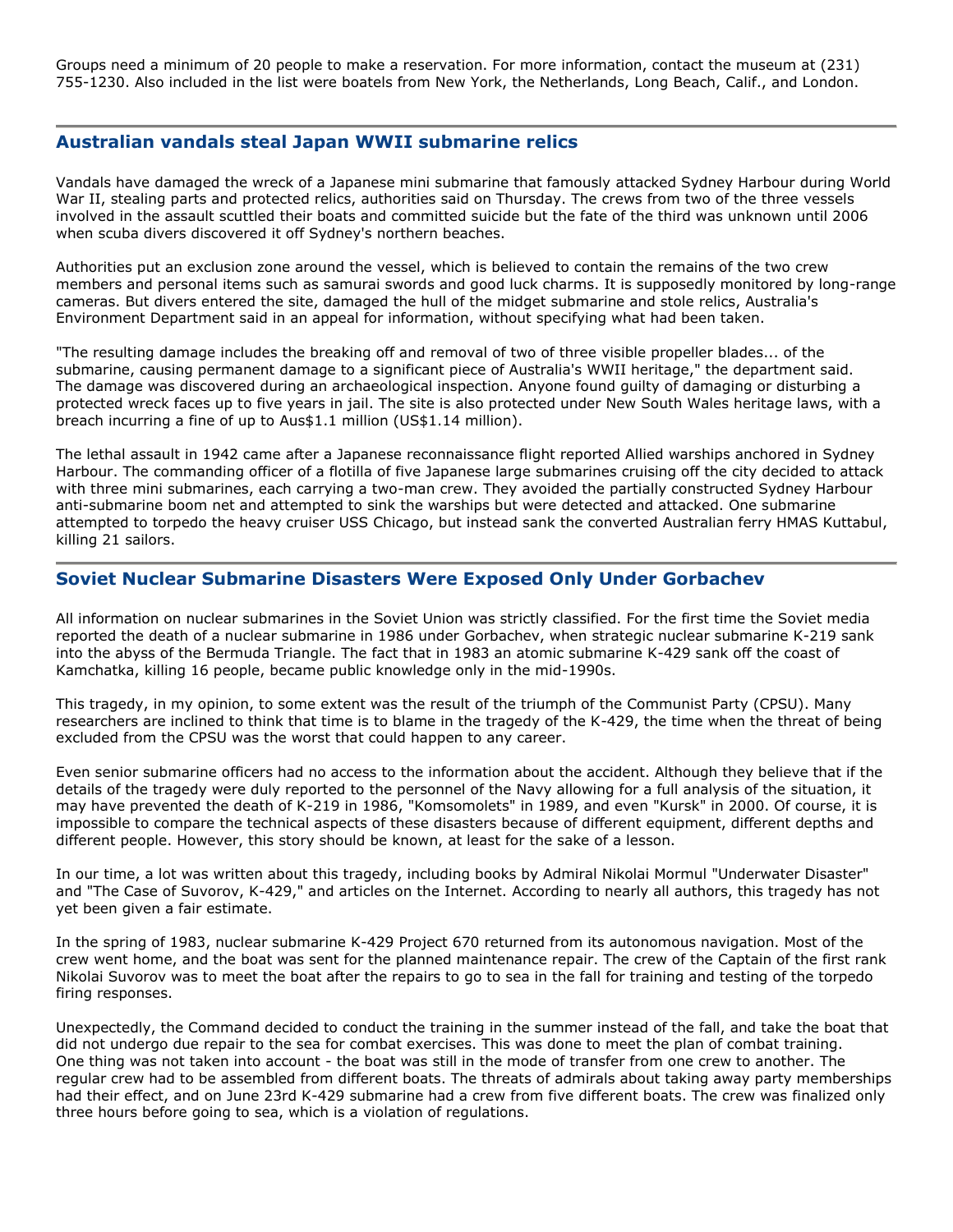When 30 percent of the crew is replaced, the boat is considered non-operational. This is understandable, because sometimes under water it all depends on collective effort, the unity of the crew, the feeling of the other person's elbow. In this case, there was no three-day basic training; there was not even time to check the systems and mechanisms. But the admirals were not concerned. The submarine with a disjointed crew was sent to sea, relying on good luck. The luck was not there.

That day the division chief of staff, Captain of the first rank Alexei Gusev and the newly appointed commander, Captain of the first rank Nikolai Suvorov protested against going into the sea on unprepared boats. After the Admiral's threat to take away their party membership, the two wrote a report on the complete unpreparedness of the boat to sail. As it turned out, the reports were simply put aside. The Charter states that the orders, no matter how crazy they may be, must be followed. K-429 went to sea with a composite crew. They were 120 people on board instead of the usual 87. The people were herded just in case someone would have to be replaced at sea.

On June 24th, 1983 the boat set out of the Krasheninnikov Bay. In the Sarannaya Bay where the depth is about 50 meters, a decision was made to "weigh" the boat in the sea water to determine whether it could dive. The command "to dive" was not implemented in the compartments, vent flappers were not closed, and the ship's ventilation system was not blocked. The boat sank and quickly fell to the depth of about 35 meters. In the fourth compartment water gushed out. The central post Echo devices displayed zero mark, as though the boat has not sank. The devices were disabled at the factory because the boat was in repair. Reports on the flow of water through the ventilation system started coming from the compartments.

The submarine, taking 420 cubes of ice water in her gut, lay on the bottom. Only then the emergency alarm was activated. Commander Suvorov gave the order to blow the main ballast tanks. The operator, who was not familiar with the devices on the remote control, instead of closing ventilation valves, shut down Kingston valves. Instead of displacing the water from the tank, the air went straight out, and the body of the boat gradually filled with water. Soon all electrical equipment broke down, and the control room was disconnected and partially flooded. The crew managed to close the ventilation valves only next night. The boat was lying on the bottom at the depth of 45 meters. If the "weigh-in" was done not in the Sarannaya Bay but a little further out in the sea, where depths reach a mile, the boat would have simply been crushed.

The crew was not able to release the emergency buoy meant to give an acoustic and radio signals of distress. To prevent separation and loss, the buoy was firmly welded to the hull. This practice was widespread, at least, at the time. A loss of a buoy was a straight path to losing the party membership. Later it turned out that the submarine escape trunk designed for an emergency evacuation of the crew was also welded to the boat. At this point, the entire team of the fourth compartment (14 divers) was already dead.

Neither the headquarters of the fleet, nor the command knew of the emergency situation on K-429. Everyone on the shore was convinced that the submarine carried out combat exercises. When it became clear that help would not arrive, Captain Gusev made an executive decision to send two divers to the surface through the torpedo devices of the first compartment. They came to the surface using IDA-59 - rescue breathing apparatus and swam to the shore. When a few hours later they were noticed from a passing border ship, they were mistaken for the enemy. Only after an hour of interrogation, the commander of the border ship reported to the headquarters of submariners asking whether they were missing a boat. This is how the command learned of the death of K-429.

Fortunately, of the 120 people on board only 16 were killed. The debate about who exactly was to blame for this tragedy is ongoing to this day. In 1983, the court simply appointed those guilty, namely, the commander Nikolai Suvorov and the crew mechanic Boris Likhovozov. Suvorov was sentenced to 10 years, Likhovozov - eight. They were taken into custody right in the barracks, where the court was held.

Chief of Staff of the flotilla Oleg Yerofeev later became the commander of the Northern Fleet. Under his leadership the nuclear submarine "Komsomolets" perished in 1989. How fair was the trial? Who else should have gone to prison? The controversy still continues to this day. Why was the exercise not delayed? There is only one answer to all questions party membership.

Some officials in uniform tried to declare the survivors who escaped from the sunken submarine criminals. Particularly ardent was a captain of the first rank, secretary of the party committee, known for the fact that he has never set foot on the deck of a battleship. The commander became the scapegoat. Suvorov spent three years in a penal colony in the Novgorod region. He was released under an amnesty in September of 1987 and passed away on September 26th, 1998 in St. Petersburg.

**First Nuclear Submarine Disaster Marks 50-year Anniversary: Vista Man Still Feels Impact - USS Thresher Sank in Atlantic in 1963**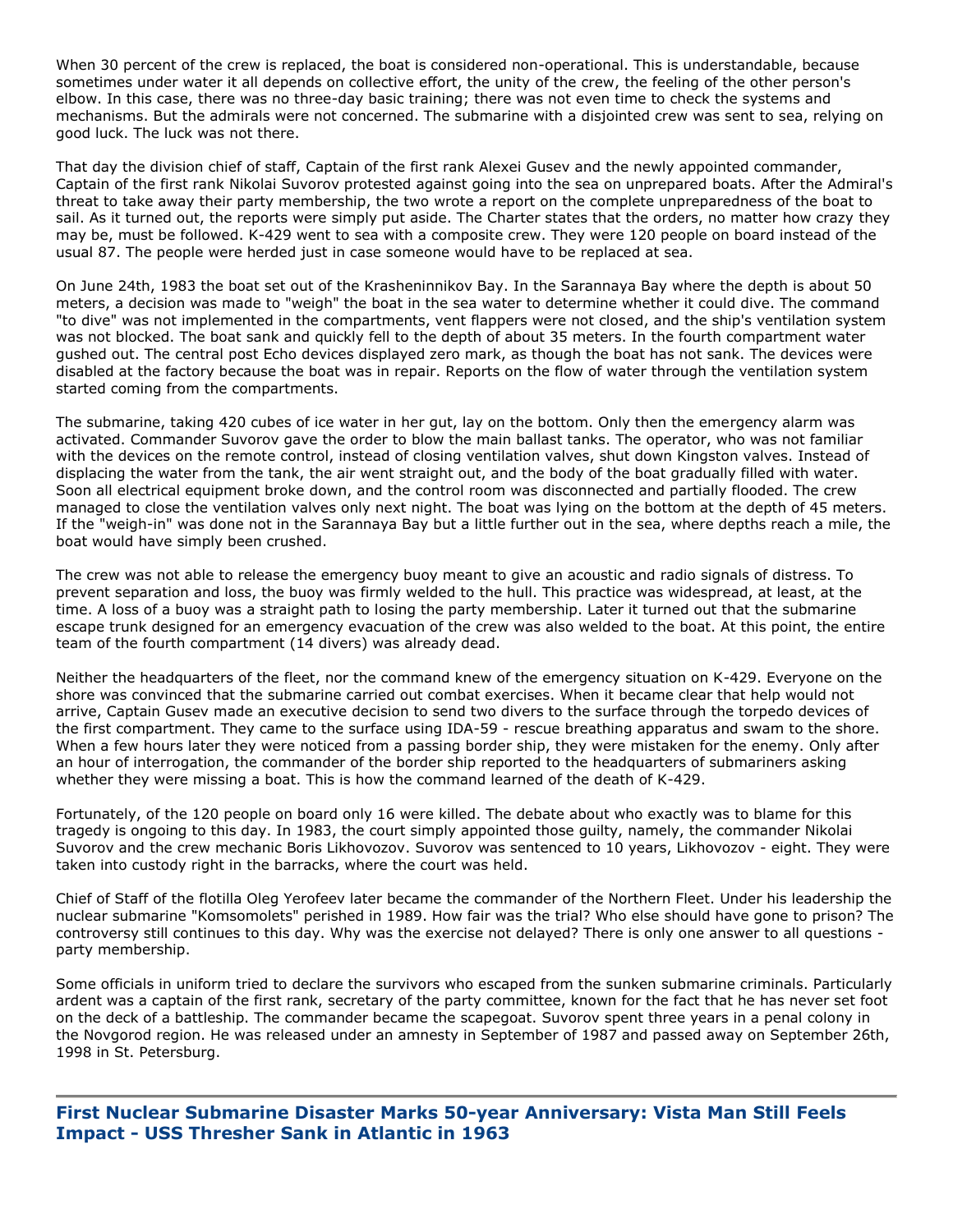Fifty years ago next month, the U.S. Navy suffered one of the worst disasters in submarine history when the USS Thresher sank, killing all aboard. A North County man still feels the impact of that disaster on that day in April 50 years ago.

"It was one of a kind," said Bob Miller of Vista. Miller was among a handful of sailors who was actually aboard the USS Thresher during its launch on July 9, 1960. Three years later, the nuclear-powered submarine sank in the Atlantic, killing the 129 people aboard.

The USS Thresher was designed to go faster and deeper than anything that came before it. Miller had been to sea on the submarine at least 40 different times but in 1963, the electronics technician made a decision to advance his career and go to school. It was a decision that saved his life. "I was driving back from school with three others in the car," he said. "When I heard the news that Thresher had sunk, I blacked out."

It was later determined that a weld on a pipe or valve gave way, which flooded the engine room and ultimately doomed everyone on board. The submarine sank in about 5,000 feet of water. Initially, Miller was haunted by what had happened. "I kept thinking that maybe if I was there, I could've done something to help save her," he said. Miller said he has since come to realize that those who were aboard that fateful day were as skilled as anyone who ever sailed and that did all they could. Miller is preparing to attend the 50-year memorial in Maine next month. A second nuclear-powered submarine, the USS Scorpion, sank five years later under different circumstances.

## **Sub Crew Earns Unit Commendation For Libya Mission**

It's been two years since the guided-missile submarine Florida fired more than 90 Tomahawk missiles over Libya. Last month, as the March 19 anniversary approached, the sub's sailors were given the Navy Unit Commendation, an award for extraordinary action against an enemy. The unit ribbon is comparable to the Silver Star for individual combat heroism.

Five ships responded March 19, 2011, firing 221 Tomahawk missiles on Libyan targets, the Navy reported. The attacks were part of Operation Odyssey Dawn, the military operation that stemmed from the civil war among Libyan citizens and those loyal to Moammar Gadhafi's regime. About 45 percent of the Tomahawks fired came from Florida. "I am extremely proud of my crew," said Capt. Tom Calabrese, Florida's commanding officer at the time of the strike. Calabrese currently serves with Naval ROTC at Carnegie Mellon University in Pittsburgh. "They displayed initiative, quiet confidence, technical competence and professionalism."

The Navy Unit Commendation can be presented to any ship, aircraft, detachment or other unit of the Navy and Marine Corps. Florida received the award in a Feb. 15 ceremony at Naval Submarine Base Kings Bay, Ga. Chief Electronics Technician (SS) Kiel Farley, who served on Florida during the Libya strike, said the crew tried to remain calm.

"I wouldn't say the atmosphere was nervous. We were excited," Farley said. "Anytime we get to execute a mission, we're all about it, we're 100 percent gung ho to go out and do what we've trained to do." Leading up to and during the mission, sub leadership kept crew members updated on what was going on above the water, Farley said. "It helps you understand what you're doing and whom you're helping," he said. "The captain would keep us updated daily on the goings-on of the country and the NATO operation itself, and that really makes you feel like you're helping out and doing your part." While the crew was always close-knit, Farley said going through the strike brought the men even closer together.

Though sailors aboard the Florida didn't know how much of an impact they were having at the beginning of the strike, their captain soon filled them in on the history they were making. "Towards the end, our captain started relaying to us that we were definitely setting some naval milestones with regard to strike warfare," Farley said.

The actions marked the first time a guided-missile sub launched Tomahawks in battle, a Navy news release said. Farley, who is stationed at Trident Training Facility in Kings Bay, said participating in the strike was a career highlight. All the submariners who served aboard the Florida for the strike have moved on to other commands, said Lt. Leslie Hubbell, spokeswoman for Submarine Group 10.

The current commanding officer of Florida's gold crew, Capt. David Kirk, accepted the award on their behalf. Submarines have played a greater role in recent land conflicts. While the submarine force launched only 5 percent of the Tomahawk missiles fired during Operation Desert Storm, that number jumped to 33 percent during Operations Iraqi Freedom and Enduring Freedom. Today, the submarine force accounts for more than 50 percent of Tomahawks fired, the Navy release said.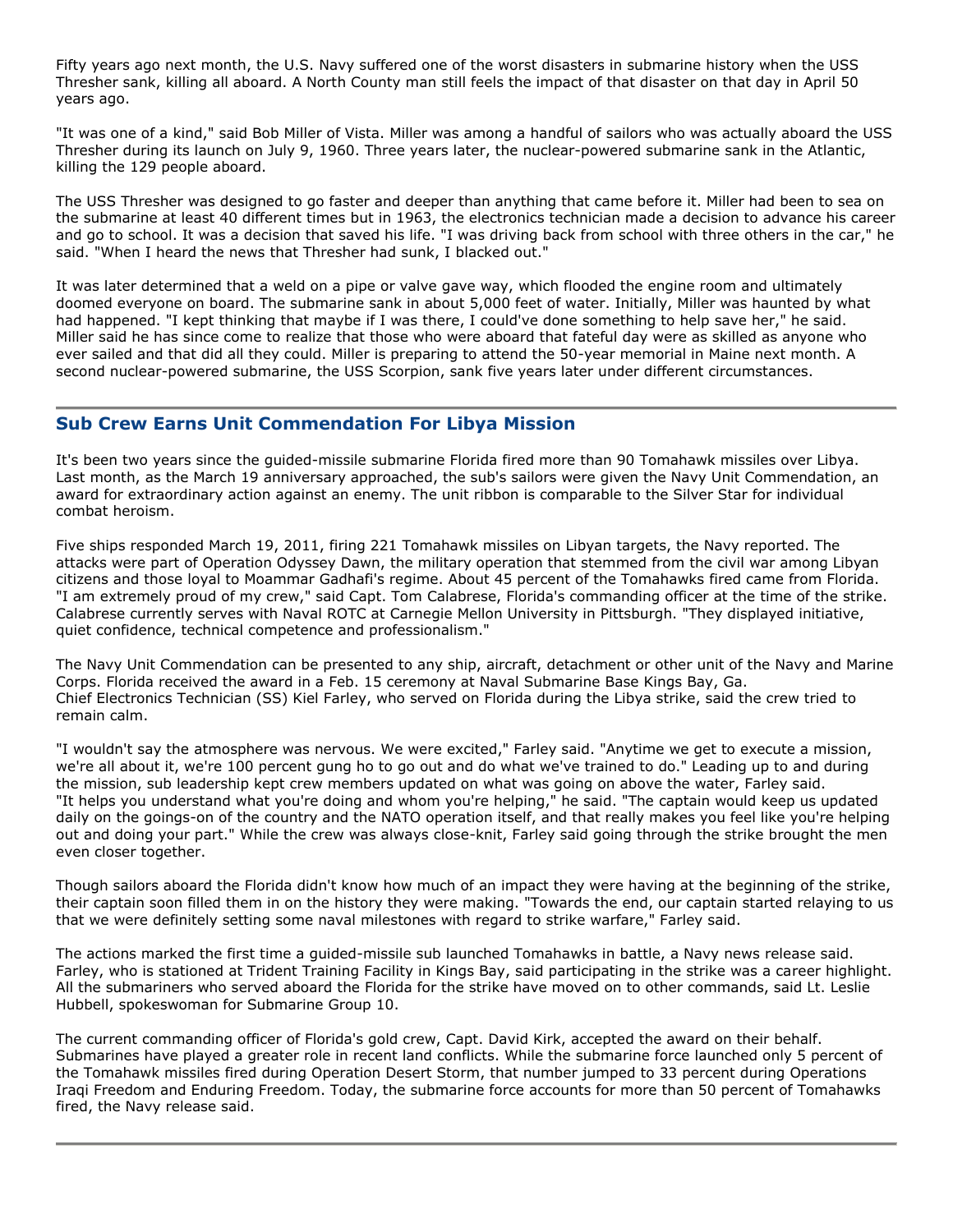# **Sequestration and Budget Issues Begin to Impact SUBASE patrons**

The impacts of sequestration and government budget issues became very visible to patrons of Naval Submarine Base New London (SUBASE) Morale, Welfare, and Recreation (MWR) programs and facilities, Monday, March 18. As the base implements a number of changes to the way it supports the fleet, fighters, and families stationed here, SUBASE was forced to reduce hours of operation at the base gymnasium, pool, and library.

"During this period, we at SUBASE MWR will do our best to continue to provide the services you have come to expect," said Robert Kydd, SUBASE MWR Director, in announcing the changes. "We also ask for your patience and understanding."

The changes reduce Morton Hall gymnasium hours by 10.5 hours a week, swimming pool hours by 24 hours a week, and library hours by 11.5 hours a week. The reduced hours of operation will continue through the remainder of the fiscal year, unless budget issues are resolved.

For Kydd if there is a silver lining to the cloud, it is that SUBASE MWR was able to limit any impact to the Liberty program and Liberty Center, which support the base's significant population of young, single Sailors attending Naval Submarine School.

"With a constricting budget, programs and or service hours have to give somewhere," said Kydd. "For the foreseeable future, as we try to balance budget and services, we're tipping the scale in favor of our active duty Sailor support and usage. They're our primary reason for being here, and that's why we're extremely relieved that we were able to keep the Liberty program untouched."

On March 2, the Secretary of the Navy issued an All Navy message informing the Department that sequestration had begun. Sequestration set in motion required automatic, government-wide cuts. These budget cuts to the Navy, and ultimately to SUBASE, will manifest themselves at various times according to SUBASE Commanding Officer, Capt. Marc W. Denno; some, like the MWR service hour changes, are taking place now and are very visible, while others may occur, or become more apparent, months downstream.

"Maintenance and base upkeep is being greatly reduced," said Denno. "Repairs and upgrades to buildings and building systems are being curtailed, and additional cuts are already impacting training, travel, and purchasing. New construction, support, and service contracts cannot be let and a hiring freeze also impacts SUBASE's ability to replenish the natural attrition of the civilian workforce. But despite these compromises to our base efficiency and support effectiveness, I know Navy Team New London and SUBASE will continue to do their upmost for our fleet, fighters, and families and our Nation's defense."

In a message to senior leaders in Navy Region Mid-Atlantic, Rear Admiral Tim Alexander, Commander, Navy Region Mid-Atlantic, also acknowledged the impact that sequestration and budget issues are making. "As we go forward in this uncertain fiscal environment, please know that we truly appreciate the effect these service level adjustments will have on your day-to-day operations and quality of life of your personnel and families," said Alexander. "These decisions were not made lightly, but were necessary and prudent to sustain important support services to the Fleet."

# **Navy & Veteran News and Other Gouge**

### **MCPON Weighs In - Why "induction" had to change, PT is personal and alcohol abuse can't be tolerated**

Master Chief Petty Officer of the Navy (AW/NAC) Mike Stevens made waves early this year when he announced an end to chief "induction" as sailors have come to know it. The shenanigans often considered a rite of passage would not be tolerated. Stevens is also stamping out use of the term "induction" altogether, because of its association with hazing. Stevens talked about his decision and the response from the fleet in a candid interview March 11 at Navy Times headquarters in Springfield, Va. He also weighed in on other hot-button issues sailors face today, including looming tuition assistance cuts, personal fitness, new jobs for women and the fire risk of your Navy working uniform.

### **A stop to hazing**.

When Stevens put on his chief anchors in 1995, he was subjected to antics that, at the time, were accepted as part of the induction process. Today, they would certainly be considered hazing. "The chief petty officers that initiated me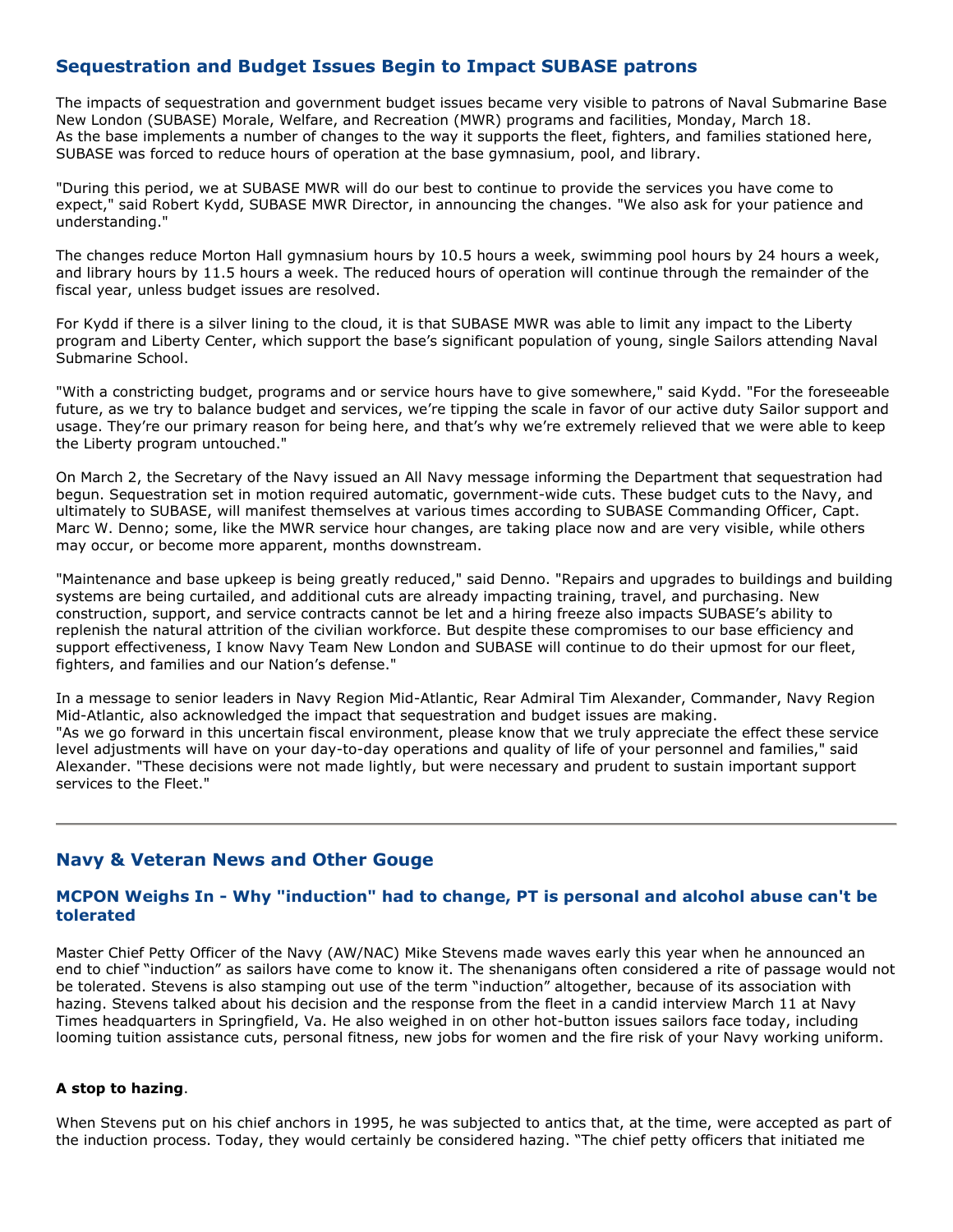were initiating me based on what they had learned, what they had experienced and what they felt at that time was the best thing to prepare a young first class petty officer to become a chief petty officer," Stevens said.

While he did not go into great detail about his induction, he did share that he was forced to eat a number of unpleasant things covered in whipped cream "that would exercise your gag reflexes." "They were edible. They did not kill me ... that was one of the things that we did back then to earn the rite of passage," he said. "It was probably not unlike what some college fraternities did." This experience has colored Stevens' opinion of induction and hazing, and he now believes there is no place for such "demeaning" behavior in the Navy. Back then, Stevens said, "pain and suffering" were believed to forge unity. "Some people believe that," Stevens said. And in today's Navy those people would be in opposition to his orders for the fleet.

In January, Stevens put out his guidance on chief's initiation with the intent to eliminate hazing in one of the Navy's most time-honored traditions. "I believe that CPO initiation, transition and induction worked well for its time as times change, we must change." The term "induction" is gone. Alcohol is no longer permitted during interactions between chiefs and selectees. There's no profanity. And in those final hours before pinning, good order and discipline must be maintained. These changes are part of his update to CPO 365, the yearlong program that prepares first classes to become chiefs.

His hope is to open a new chapter in the process of putting on chief that has been marked with events that have often crossed the line, violating the Navy's hazing policy. "When you have to review a policy on hazing before you conduct training, you have to ask yourself if you need to make some adjustments," he said. "As we have laid out CPO 365 in its current state, it is a professional and well-organized training event that lasts throughout the year if it is done per the guidance, you would not have to concern yourself with things like the potential of hazing." Initial reaction to MCPON's change mostly from the retired community was quick and harsh.

"It is something that our chiefs' community has been very passionate about for a long time. We expected it," Stevens said. "I was and am convinced within the very depths of my heart that the decision we made was the right thing to do." Stevens said he's hearing more support from the fleet. Meanwhile, evidence of inductions gone wrong persists. An investigation is underway onboard the aircraft carrier George Washington, looking into allegations a sailor was hazed during last year's final night of chiefs' induction. Stevens declined to discuss the case because the investigation is ongoing. He said he believes that his changes will reduce such problems.

And it's not just the end of induction as sailors have known it. The Navy is also getting away from some of the shenanigans associated with becoming a shellback, or crossing the equator for the first time. Another Navy ceremony steeped in tradition, it has involved crawling through rancid food and kissing the greased up belly of "King Neptune," usually a crew member with an exceptionally round belly.

"When you talk with sailors that have done it recently, what you will find is that many of the same changes have occurred with crossing the line, to make it more of a training and education ... experience. It has gotten away from some of the practices of old." Stevens said he does not regret his initiation experience. "I did not see any issue with it because that was the Navy we lived in ... but certainly as I have grown, learned and developed, and as times have changed, I would say that if you were to do today what we did then it would certainly be considered inappropriate."

### **Cutting Tuition Assistance**

With the budget crisis still raging, troops are really beginning to feel the squeeze. Most recently, the Army, Air Force, Marine Corps and Coast Guard suspended their tuition assistance programs for the remainder of the fiscal year. That's not what Stevens wants to happen in the Navy, but he's not ruling out cuts, either.

"It would not be a recommendation of mine to suspend it," he said. "I found that in my time in the Navy, when we suspend something, it becomes very difficult to start it back up again." Though he wasn't ready to discuss specifics, he said sailors could expect changes. Sources tell Navy Times that the Navy will release its new TA guidance and rules "soon," and that the Navy will keep an active TA program in place this fiscal year.

"I would support making adjustments to tuition assistance so that we can still keep tuition assistance in place," Stevens said. "I think what you do is you lay everything on the table and you say 'these are the options.' ... I would hope that we can still keep it open to some degree, and keep it going to the largest degree possible."

#### **PT Responsibility**

Physical training can be a positive activity as a command, but making command PT mandatory would not work across the board, Stevens said. Because the service has many different "tribes," which have different work and operational schedules, commands must have control to determine how they encourage physical training. In Stevens' experience, command PT works best when it's broken down into smaller units.

"I think a lot of times when we envision command PT, we envision all of our sailors in formation on a flight deck all doing PT at the same time," he said. "That is not practical in all cases. You may have to take a small cadre of folks with a work center supervisor and go to the gym and work out. This group is going to do cardio and another group is going to go and do weights. Maybe a small group is going to go PT. They may break that down by division or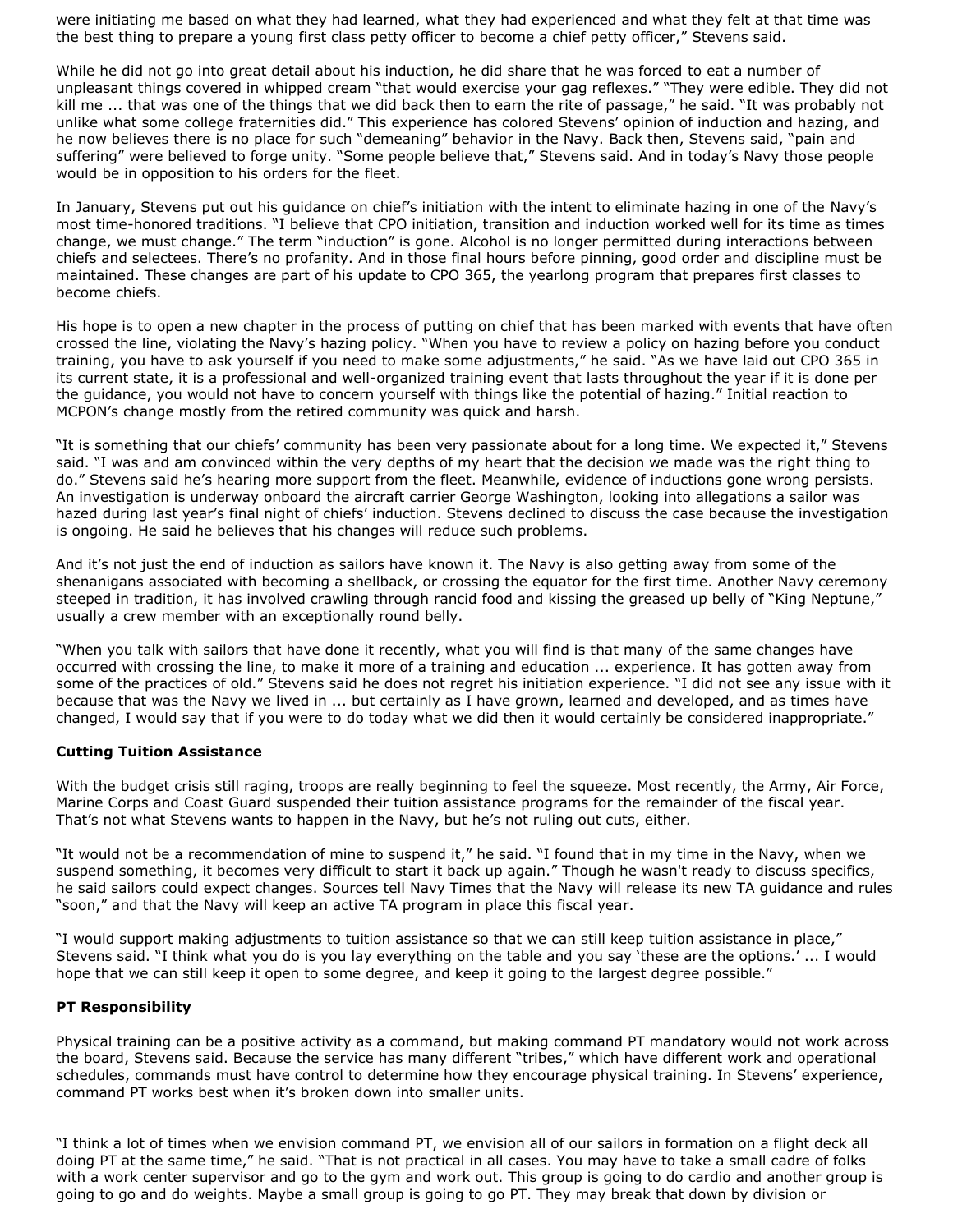department." And while commands should foster a culture of fitness and give sailors the chance to PT, at the end of the day, it's really up to each sailor to control his or her own fitness, Stevens said.

"Nobody is more responsible for physical fitness and health than the individual," Stevens said. "I believe that sailors need to take, and I believe a lot of them are, first and foremost responsibility for their own physical fitness."

#### **Mandatory School For E-9s**

Just a few years ago, the Navy announced that associate degrees would be required to advance to senior chief, but later rescinded that requirement after the off-duty education was found too difficult for many to complete. Even so, Stevens believes "secondary education is a very valuable tool for us to develop ourselves as sailors and as leaders." So he's looking at new professional, on-the-job requirements, and that could mean making attendance at the Navy's Senior Enlisted Academy a must for putting on master chief.

But he added that putting this vision in place could take time and would involve increasing the capacity at the Newport, R.I.-based school."This is not something that you can just wave a magic wand to do," he said. "If I can get every senior chief petty officer at some point through the Senior Enlisted Academy, I believe it goes a long way in our developing leaders' strategy ... more than secondary education." Stevens said he does not favor requiring every chief to have a degree to be eligible for senior chief or master chief.

### **Concern Over NWUs**

Stevens said the recent news that the service's aquaflage Navy working uniform burns "robustly" when exposed to flame came as a surprise. Even worse, the fabric melts and drips in a fire, adding to a sailor's injuries. "I am always concerned about our sailors," he said. "I am a sailor, my son was a sailor, my brother is a sailor - I have a vested interest in our safety and well-being." Though service leaders didn't immediately ban the uniform from being used on ship, Stevens said the Navy's senior leadership is taking this seriously.

"No one sat around and said to themselves, 'Oh well, we are just going to leave this alone,'" he said. "Once it was identified and brought to light, leadership quickly took action and put this working group together to take a fast and furious look and what our best course of action needs to be I am confident knowing that both U.S. Fleet Forces and [Pacific Fleet] are working on this. They will put together a good proposal to move forward with."

### **Fighting Alcohol Abuse**

The Navy has increasingly gotten stricter on drinking, and there's still work to be done to "deglamorize the use of alcohol," Stevens said. "If we could change the behavior of how we use alcohol for one that is more responsible, then it would certainly help us to eliminate some of these issues of misconduct that we have," Stevens said.

It's no secret that irresponsible alcohol use is still a problem. Last year, while Stevens was still the top enlisted sailor at Fleet Forces Command, Navy leadership decided to start a random breath-testing program at all commands for sailors reporting for work. The program has been called "nonpunitive," but commands can flag sailors for counseling and education programs. Sailors who have a blood-alcohol level of 0.04 percent or higher can trigger a competencefor-duty examination which could lead to punitive action.

In the time he's been in, Stevens said he has seen the service get tough on those abusing alcohol. "We are very strict on the adjudication of alcohol misconduct," he said. "A DUI for most sailors is going be very damaging to their career they know that." In his time in the service, Stevens said he has seen a culture shift.

"There was a time 10 years ago or so, that you would go to a Christmas party or some kind of a function and it was not uncommon to see a number of people using more alcohol than they probably should," he said. "Now, it is not uncommon to go to an event - even an all chiefs event where there is no alcohol being served. Or if it is, those planning the event have arranged for designated drivers and all-night parking so cars wouldn't be towed.

"You are talking about an all chiefs event, where at one time it would have been a free-for-all," he said. "There was no pre-planning whatsoever now you go to one of those types of events and there is a lot of due diligence paid just to that specific issue."

#### **New Jobs For Women**

Now that the Pentagon has formally lifted the combat exclusion policy for women, the Navy and the other services are reviewing their selection criteria for all jobs. That could mean female sailors serving as riverines or SEALs. Stevens fully supports more career opportunities for women.

"I mean this with all my heart. I have said this and I have been saying this long before I became MCPON. Every single sailor in the Navy deserves a fair and equal opportunity to succeed. We need to look at every possible way that we can make that happen," he said.

While reviewing the jobs, it's also important to review and possibly update the standards, Stevens said. "They are not male and female standards. They are just standards," he said. "If we have had a standard in place for a number of years, the only question that we ask now is what is the purpose of the standard? If that standard is proved to be legitimate, it needs to remain in place." For example, the SEALs have long required sailors be able to pass a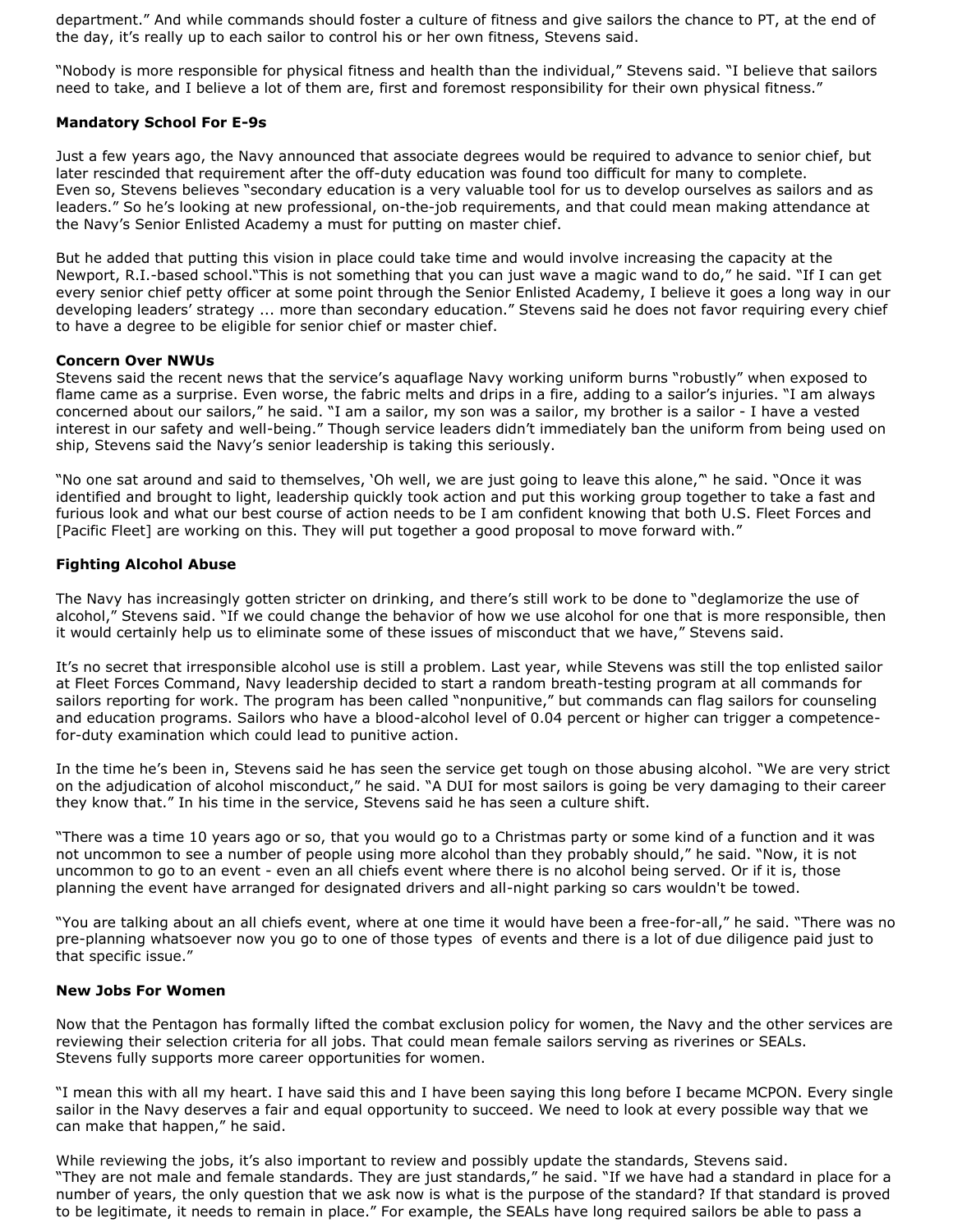special fitness test that includes running, swimming, pushups, sit-ups and pull-ups to even be considered for the training. He said it's these kinds of requirements that must be validated again.

"If 20 pull-ups is the right number based on what they may be physically asked to do, then so be it," he said. "If it is not the right number, then we have to determine what that number is ... We are working very hard and diligently to make sure those opportunities present themselves for everybody."

### **On The Web**

Some Websites and Blogs of Interest to USSVICB Members

[10 Best Military News Websites](http://www.examiner.com/article/the-10-best-military-news-websites) [Navy Pride Online](http://www.navypride.net/) [Top Gun Links](http://www.avguns.com/toplinks/) (email your favorite links for publication to [steve\)](mailto:steven.morawiec@comcast.net)

# **Please Support Our Advertisers – Their Ads Help Defray The Cost Of The Newsletter**